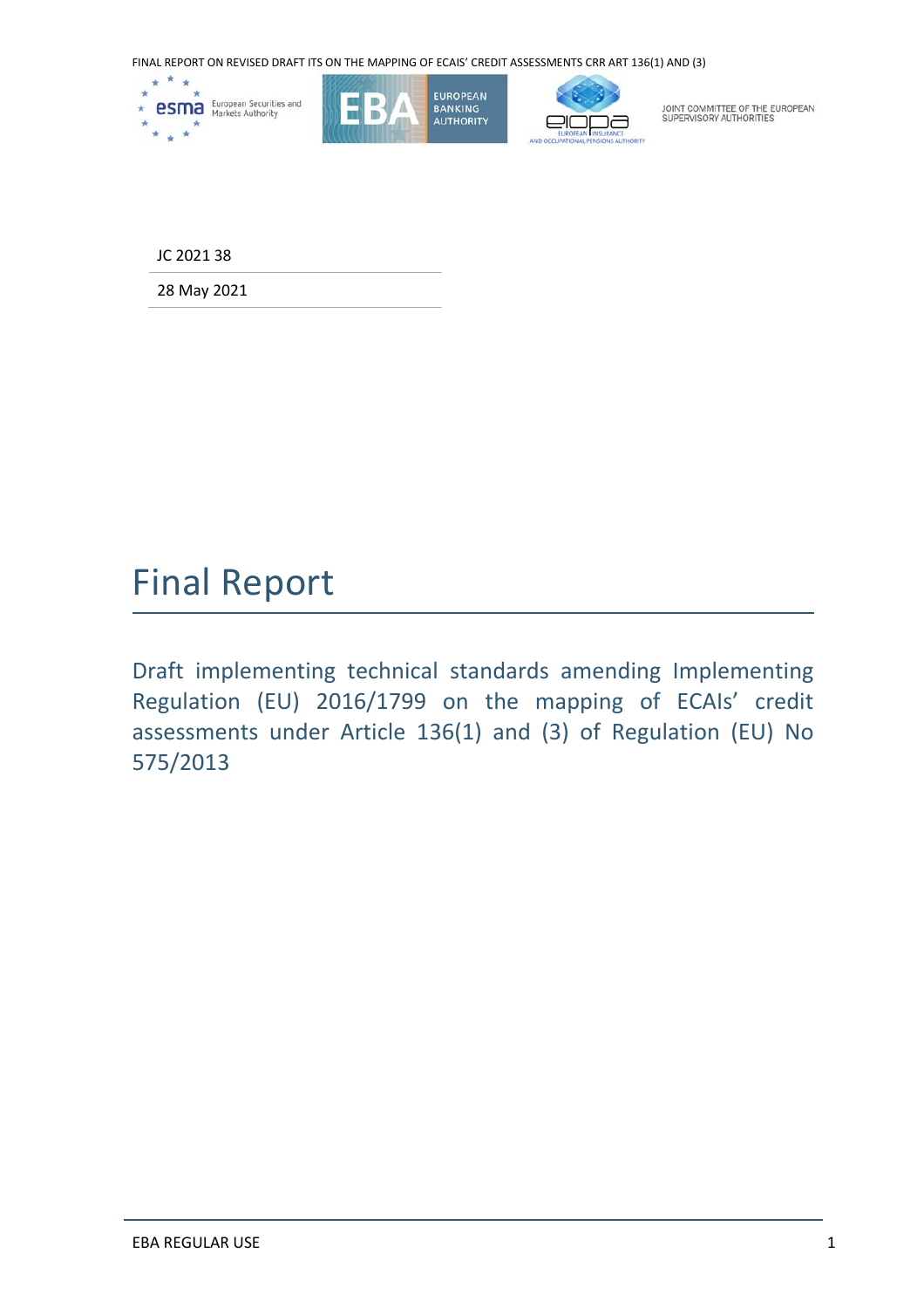





JOINT COMMITTEE OF THE EUROPEAN<br>SUPERVISORY AUTHORITIES

# **Contents**

|     | 1. Executive Summary                                                                                                                                                                                   |          |  |  |  |  |
|-----|--------------------------------------------------------------------------------------------------------------------------------------------------------------------------------------------------------|----------|--|--|--|--|
|     | 2. Background and rationale                                                                                                                                                                            | 5        |  |  |  |  |
|     | 3. Draft implementing technical standards amending Implementing Regulation (EU) 2016/1799 on<br>the mapping of ECAIs' credit assessment under Article 136(1) and (3) of Regulation (EU) No<br>575/2013 |          |  |  |  |  |
|     | 4. Accompanying documents                                                                                                                                                                              | 20       |  |  |  |  |
| 4.1 | Draft Cost-Benefit Analysis/Impact Assessment                                                                                                                                                          | 20       |  |  |  |  |
| 4.2 | Feedback on the public consultation                                                                                                                                                                    | 25       |  |  |  |  |
|     | Summary of key issues<br>Summary of responses to the consultation and the ESAs' analysis                                                                                                               | 26<br>28 |  |  |  |  |
|     |                                                                                                                                                                                                        |          |  |  |  |  |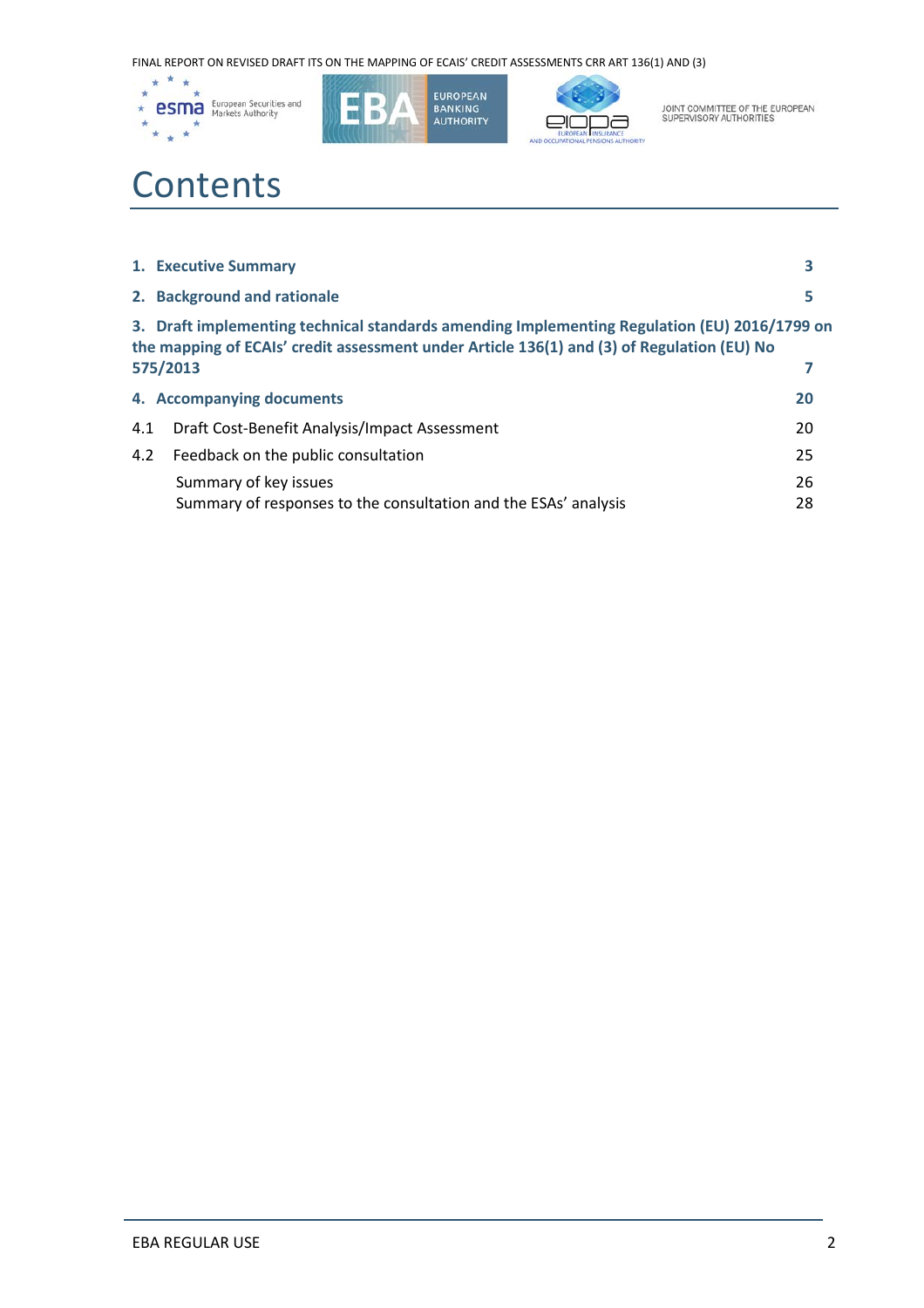





JOINT COMMITTEE OF THE EUROPEAN<br>SUPERVISORY AUTHORITIES

# 1. Executive Summary

The Capital Requirements Regulation  $(CRR)^1$  $(CRR)^1$  establishes that risk weights under the Standardised Approach (SA) should be based on the exposure class to which the exposure is assigned and, if applicable, its credit quality determined by reference to the credit assessments of External Credit Assessment Institutions (ECAIs). The Joint Committee (JC) of the European Supervisory Authorities (ESAs) is mandated under Article 136(1) of the CRR to provide a correspondence ('mapping') between relevant credit assessments of ECAIs and Credit Quality Steps (CQS), as set out in Section 2 of Chapter 2 of Title II of Part Three of the Capital Requirements Regulation, where reference is made to the relevant risk weights for the calculation of credit risk capital requirements under the Standardised Approach.

According to Article 136(1) CRR, 'mappings' should be specified for all ECAIs, which are defined according to Article 4(98) CRR as Credit Rating Agencies (CRAs) registered or certified in accordance with the CRA Regulation<sup>[2](#page-2-1), [3](#page-2-2)</sup> or a central bank issuing credit ratings that are exempt from the application of the CRA Regulation.

The European Commission adopted on 7 October 2016 Implementing Regulation (EU) 2016/1799 ('the Implementing Regulation')[4](#page-2-3) laying down Implementing Technical Standards (ITS) with regard to the mapping of credit assessments of ECAIs for credit risk. Annex III of the Implementing Regulation provided mapping tables for 26 ECAIs, which covered one central bank and all the CRAs registered or certified in accordance with the CRA Regulation at the time the ESAs started preparing the draft ITS. This Implementing Regulation was subsequently amended on 2[5](#page-2-4) April 2018<sup>5</sup>, to incorporate mappings for the five new ECAIs, that had been registered or certified after the ESAs submitted the original draft ITS to the Commission, and to remove references to a de-registered ECAI, thereby providing in total mappings for 30 ECAIs. Further, a second amendment was adopted on 29 November 2019<sup>[6](#page-2-5)</sup> to reflect a monitoring exercise on the adequacy of existing mappings, which was based on objective quantitative and qualitative information collected since the original mappings were produced.

Since the second amendment to the draft ITS on Mapping was developed, two additional CRAs have been registered in the EU<sup>[7](#page-2-6)</sup> and the European Securities and Markets Authority (ESMA) has withdrawn the registration of a number of CRAs<sup>8</sup>. Further, the JC of the ESAs is required to monitor the existing

<span id="page-2-2"></span><sup>3</sup> Please refer to the ESMA website for a list of CRAs registered or certified in accordance with the CRA Regulation. <https://www.esma.europa.eu/supervision/credit-rating-agencies/risk>

<span id="page-2-0"></span> $\overline{a}$ <sup>1</sup> Regulation (EU) No 575/2013 of the European Parliament and of the Council of 26 June 2013 on prudential requirements for credit institutions and investment firms. OJ L 176, 27.6.2013, p. 1.

<span id="page-2-1"></span><sup>&</sup>lt;sup>2</sup> Regulation (EC) No 1060/2009 of 16 September 2009 on credit rating agencies (OJ L 302, 17.11.2009, p. 1-33).<br>http://eur-lex.europa.eu/legal-content/EN/TXT/?uri=CELEX:02009R1060-20150621.

<span id="page-2-4"></span><span id="page-2-3"></span><sup>&</sup>lt;sup>4</sup> Implementing Regulation (EU) 2016/1799 of 7 October 2016 (OJ L 275, 12.10.2016, p.3-18) 5 Implementing Regulation (EU) 2018/634 of 24 April 2018 (OJ L 105, 25.4.2018, p. 14–20).

<span id="page-2-5"></span><sup>6</sup> Implementing Regulation (EU) 2019/2028 of 29 November 2019 (OJ L 313, 4.12.2019, p. 34–40).

<span id="page-2-7"></span><span id="page-2-6"></span> $7$  Nordic Credit Rating AS and INBONIS SA.<br>8 Please refer to the ESMA website for a list of de-registered or de-certified CRAs:

<https://www.esma.europa.eu/supervision/credit-rating-agencies/risk>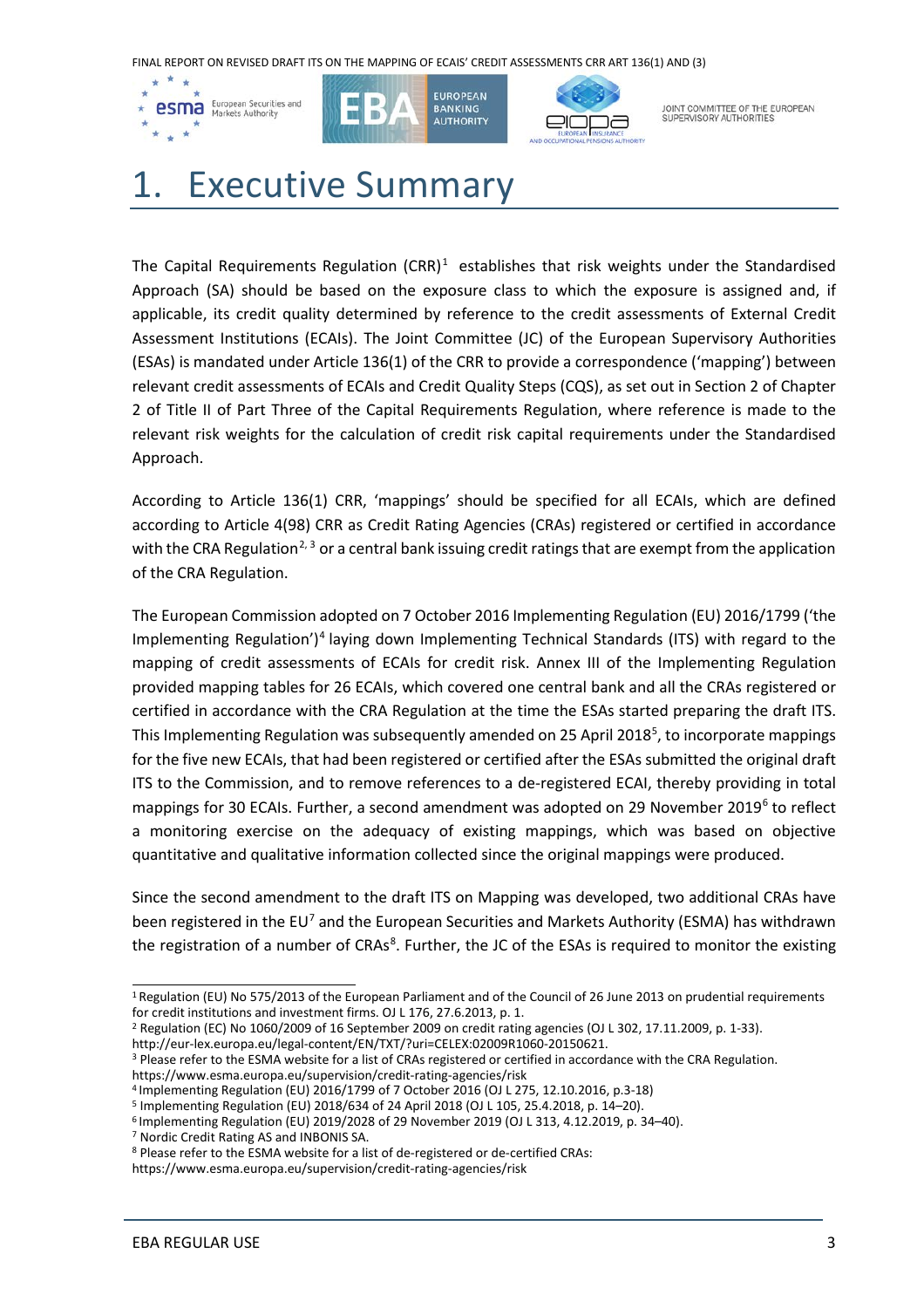





JOINT COMMITTEE OF THE EUROPEAN<br>SUPERVISORY AUTHORITIES

mappings and has therefore analysed whether the mapping of existing ECAIs remains appropriate. The monitoring review has identified that the existing mapping tables of the ITS are to be amended for 10 ECAIs, either as a result of i) changes in the allocation of Credit Quality Steps due to an updated assessment of risk in line with the EBA methodology, based on additional information collected since the mapping was produced, or ii) assignment of mappings for newly introduced credit rating scales by existing ECAIs.

The Implementing Regulation will therefore need to be amended accordingly. The revised draft ITS will propose amendments to the Mapping tables specified in Annex III of Implementing Regulation (EU) 2016/1799. The following changes will be made:

- Introduction of mappings for the two newly established ECAIs (Nordic Credit Rating A.S. and INBONIS S.A.), removal from the mapping tables of credit rating agencies that have lost ECAI status following their de-registration as a Credit Rating Agency under the CRA Regulation<sup>[9](#page-3-0)</sup>, and reflection of name change of a registered entity $10$ .
- Amendments due to the re-allocation of CQS (Creditreform Rating AG and GBB-Rating Gesellschaft für Bonitätsbeurteilung GmbH) and amendments due to new credit rating scales (ARC Ratings S.A., Axesor Risk Management S.L., Banque de France, Cerved Rating Agency S.p.A., CRIF Ratings S.r.l., DBRS Ratings GmbH, ICAP S.A., Rating-Agentur Expert RA GmbH and S&P Global Ratings Europe Limited)

Additionally, an ECAI that was already captured by the monitoring exercise through the introduction of a new rating scale, ICAP S.A., implemented changes in its rating scales following the closure of the Consultation Period. The changes relate to the denomination of the rating categories (i.e. symbols) in order to align with international practice. The number of rating categories, their definition, underlying risk profile and related methodology remain unchanged. The ESAs agreed to address the mapping for proportionality reasons, considering this relates strictly to a change in the symbols used to denote the mapped rating categories.

Individual mapping reports are also published on the EBA website, including for those ECAIs that expanded to additional SA exposure classes or credit assessment types within their existing structure of credit rating scales: BCRA-Credit Rating Agency AD, Capital Intelligence Ratings Ltd, Kroll Bond Rating Agency Europe Limited, Moody's Investors Service and Scope Ratings GmbH.

<span id="page-3-0"></span> $9$  As per CRR Article 4(1) subparagraph 98, 'external credit assessment institution' or 'ECAI' means a credit rating agency that is registered or certified in accordance with Regulation (EC) No 1060/2009 of the European Parliament and of the Council of 16 September 2009 on credit rating agencies or a central bank issuing credit ratings which are exempt from the application of Regulation (EC) No 1060/2009.<br>  $\frac{10 \text{ ft}}{20 \text{ ft}}$ 

<span id="page-3-1"></span><sup>&</sup>quot;Euler Hermes Rating GmbH" has been renamed to "Scope Hamburg GmbH (previously Euler Hermes Rating GmbH)".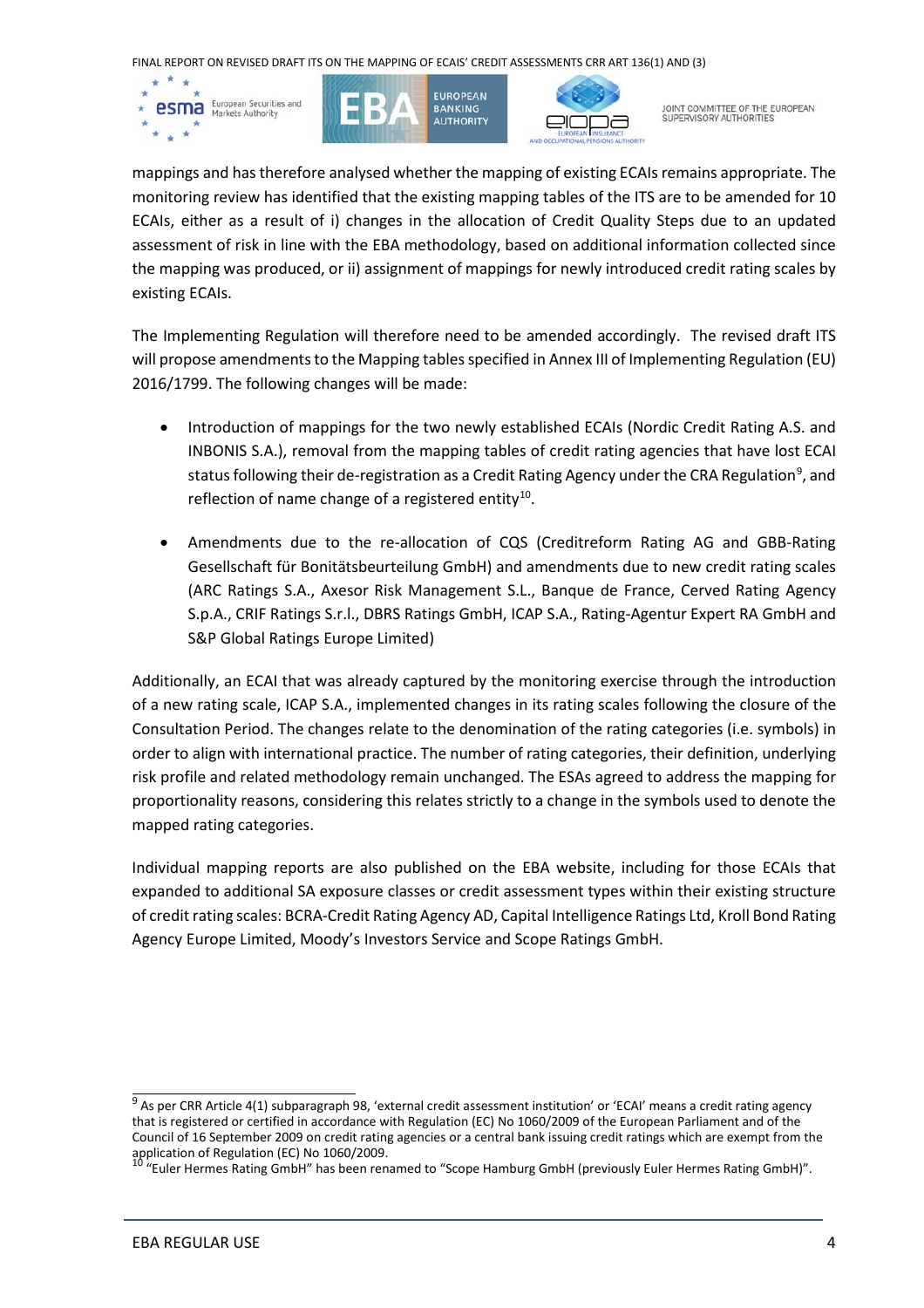

JOINT COMMITTEE OF THE EUROPEAN<br>SUPERVISORY AUTHORITIES

# 2. Background and rationale

## The nature of ITS under EU law

These draft ITS are produced in accordance with Article 15 of Regulation (EU) No 1093/2010 (EBA regulation)<sup>[11](#page-4-0)</sup>, Article 15 of Regulation (EU) No 1094/2010 (EIOPA Regulation)<sup>[12](#page-4-1)</sup> and Article 15 of Regulation (EU) No 1095/2010 (ESMA Regulation) [13.](#page-4-2)

## **Background**

As stated in Article 135(1) CRR, external credit assessments can only be used if they have been provided by an ECAI. ECAIs are defined as credit rating agencies registered or certified in accordance with the CRA Regulation or any central bank issuing credit ratings that are exempt from the application of CRA Regulation<sup>14</sup>. Since the second amendment to the draft ITS on Mapping was developed:

- Two additional CRAs have been registered in the EU: Nordic Credit Rating AS and INBONIS SA.
- A number of credit rating agencies have lost ECAI status following their de-registration as a Credit Rating Agency under the CRA Regulation<sup>15</sup>, and a registered entity has been renamed<sup>16</sup>.

Furthermore, in line with recital 24 of the Implementing Regulation, which stipulates that compliance with the CRR is required at all times and it is therefore necessary to monitor the performance of the mappings on a continuous basis, the adequacy of the existing mappings have also been reviewed. The performance of the mappings has been monitored based on the additional quantitative information collected after the Implementing Regulation entered into force and on the qualitative developments registered by the ECAIs. As a result of this monitoring exercise, the Implementing Regulation needs to be amended to reflect developments on credit rating scales and the allocation of CQS for those ECAIs that have experienced changes in the quantitative or qualitative factors of their credit assessments.

<span id="page-4-3"></span>

<span id="page-4-0"></span><sup>&</sup>lt;sup>11</sup> Regulation (EU) No 1093/2010 of the European Parliament and of the Council of 24 November 2010 establishing a European Supervisory Authority (European Banking Authority), amending Decision No 716/2009/EC and repealing Commission Decision 2009/78/EC (OJ L 331, 15.12.2010, p.12).<br><sup>12</sup> Regulation (EU) No 1094/2010 of the European Parliament and of the Council of 24 November 2010 establishing a

<span id="page-4-1"></span>European Supervisory Authority (European Insurance and Occupational Pensions Authority), amending Decision No 716/2009/EC and repealing Commission Decision 2009/79/EC (OJ L 331, 15.12.2010, p. 48).<br><sup>13</sup> Regulation (EU) No 1095/2010 of the European Parliament and of the Council of 24 November 2010 establishing a

<span id="page-4-2"></span>European Supervisory Authority European Securities and Markets Authority), amending Decision No 716/2009/EC and repealing Commission Decision 2009/77/EC (OJ L 331, 15.12.2010, p. 84).<br><sup>14</sup> CRR Article 4(1) subparagraph 98.

<span id="page-4-4"></span><sup>15</sup> Please refer to the ESMA website for a list of de-registered or de-certified CRAs:

<span id="page-4-5"></span><https://www.esma.europa.eu/supervision/credit-rating-agencies/risk><br><sup>16</sup> "Euler Hermes Rating GmbH" has been renamed to "Scope Hamburg GmbH (previously Euler Hermes Rating GmbH)".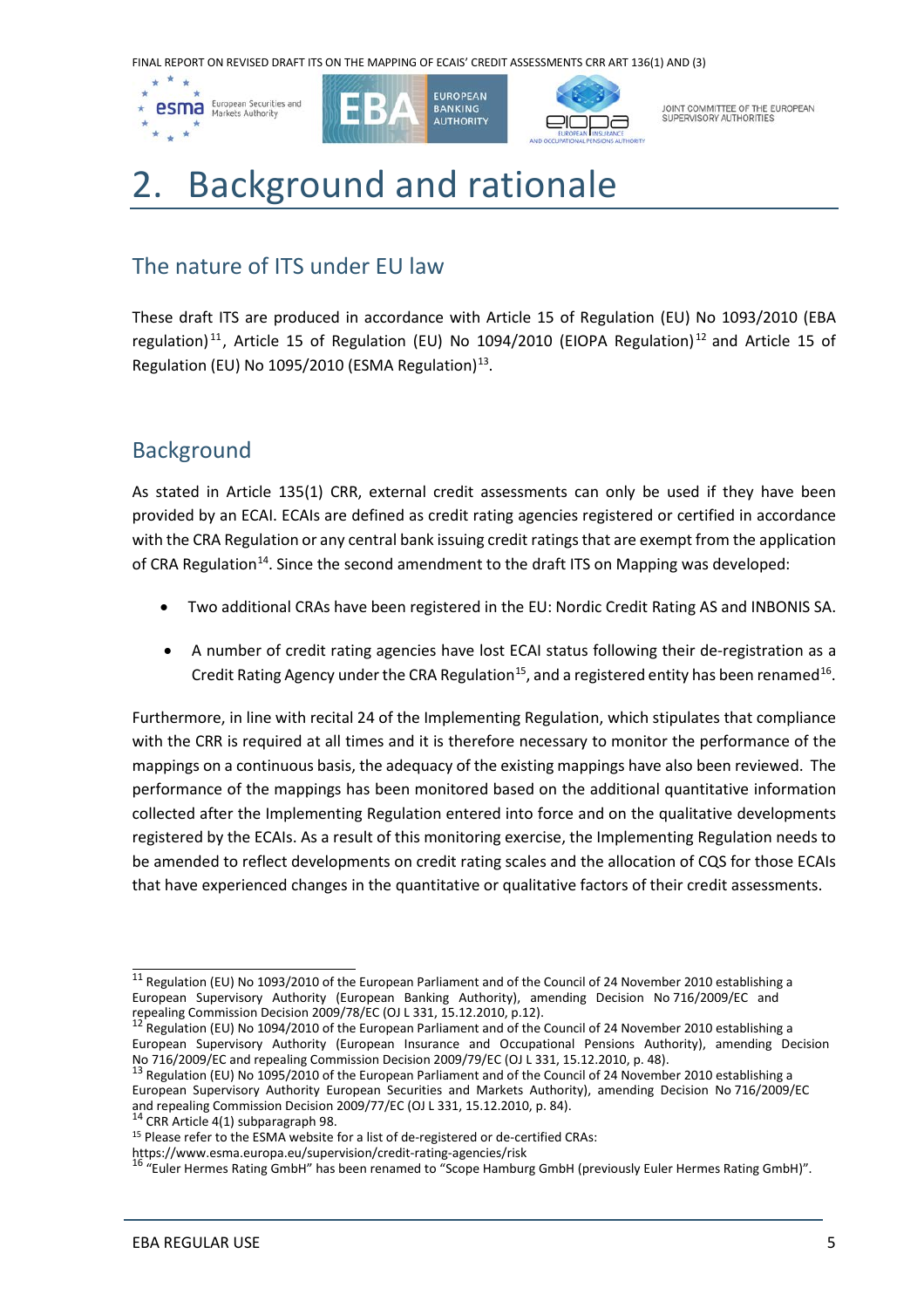

- Amendments due to re-allocation of credit quality steps: Creditreform Rating AG and GBB-Rating Gesellschaft für Bonitätsbeurteilung GmbH
- Amendments due to changes in credit rating scales: ARC Ratings S.A., Axesor Risk Management S.L., Banque de France, Cerved Rating Agency S.p.A., CRIF Ratings S.r.l., DBRS Ratings GmbH, ICAP S.A., Rating-Agentur Expert RA GmbH and S&P Global Ratings Europe Limited.

Individual mapping reports are also published on the EBA website, including for those ECAIs that expanded to additional SA exposure classes or credit assessment types within their existing structure of credit rating scales: BCRA-Credit Rating Agency AD, Capital Intelligence Ratings Ltd, Kroll Bond Rating Agency Europe Limited, Moody's Investors Service and Scope Ratings GmbH.

#### **Structure of the ITS**

These revised draft ITS amend Annex III of the Implementing Regulation to take into account the performance of existing ECAIs' mappings and their adequacy, together with the assignment of mappings for newly registered ECAIs. This is in line with the second subparagraph of Article 136(1) CRR, which states that revised draft implementing technical standards shall be submitted where necessary.

Together with the revised draft ITS, individual amended mapping reports are also published on the EBA website.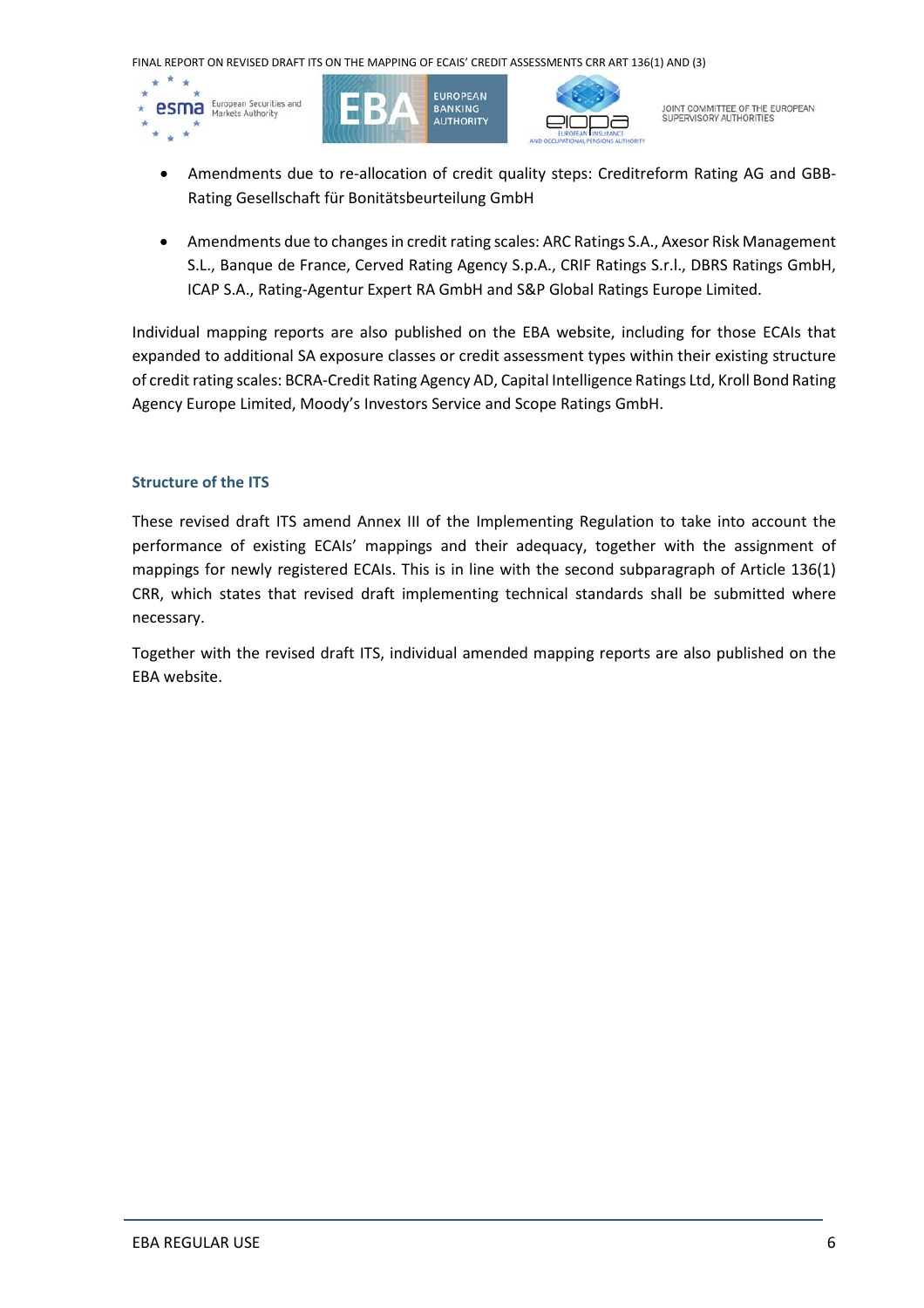

3. Draft implementing technical standards amending Implementing Regulation (EU) 2016/1799 on the mapping of ECAIs' credit assessment under Article 136(1) and (3) of Regulation (EU) No 575/2013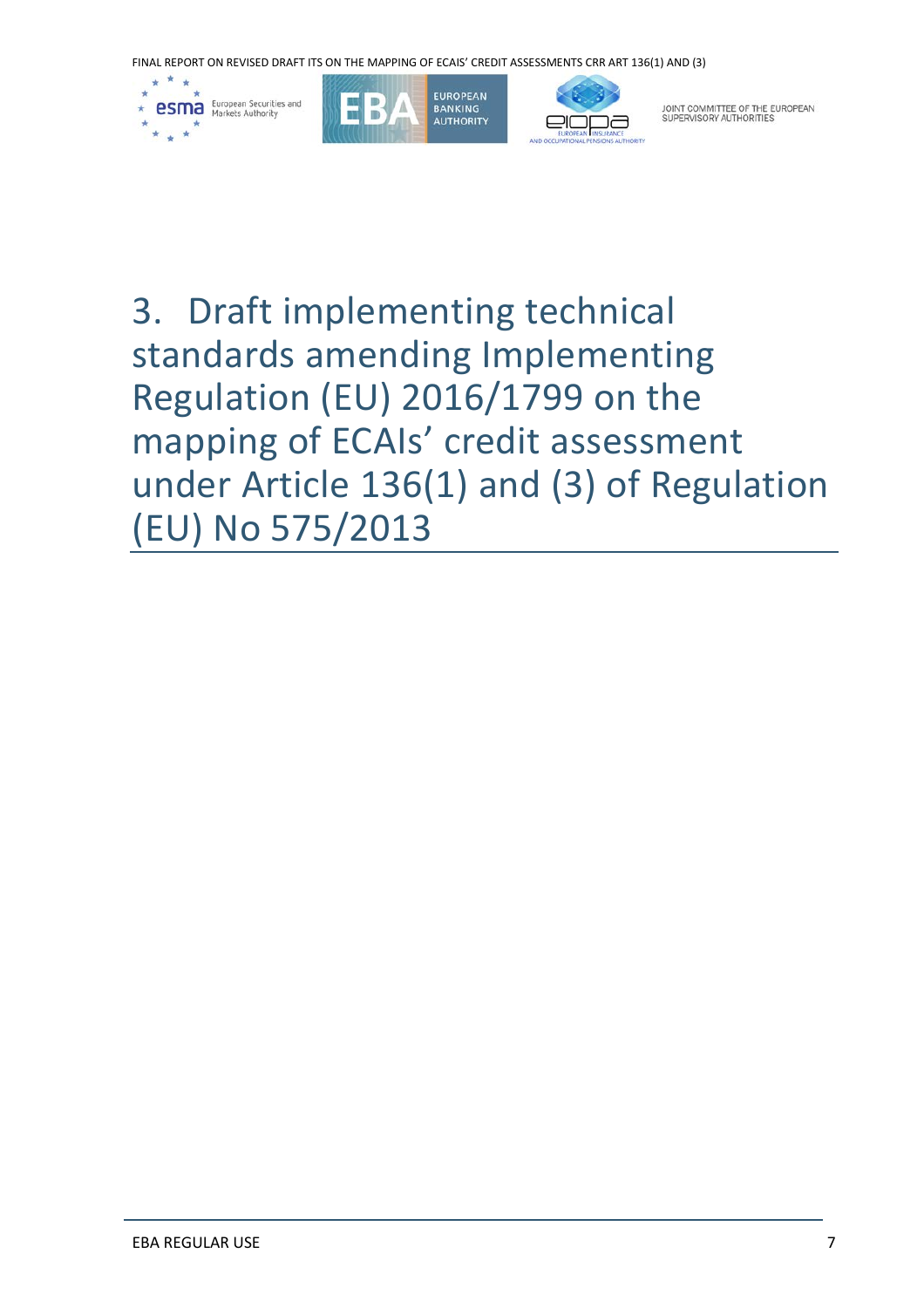

#### **COMMISSION IMPLEMENTING REGULATION (EU) No …/… amending Implementing Regulation (EU) 2016/1799 as regards the mapping tables specifying the correspondence between the credit risk assessments of external credit assessment institutions and the credit quality steps set out in Regulation (EU) No 575/2013 of the European Parliament and of the Council**

## **of XXX**

## THE EUROPEAN COMMISSION,

Having regard to the Treaty on the Functioning of the European Union,

Having regard to Regulation (EU) No 575/2013 of the European Parliament and of the Council of 26 June 2013 on prudential requirements for credit institutions and investment firms<sup>17</sup>, and in particular the first subparagraph of Article 136(1) thereof,

Whereas:

- (1) Commission Implementing Regulation (EU) 2016/1799[18](#page-7-1) specifies, in its Annex III, the correspondence of the relevant credit assessments issued by an external credit assessment institution ('ECAI') to the credit quality steps set out in Section 2 of Chapter 2 of Title II of Part Three of Regulation (EU) No 575/2013 ('mapping').
- (2) Following the latest amendments, by Commission Implementing Regulation (EU) 2019/2028[19](#page-7-2), to Annex III to Implementing Regulation (EU) 2016/1799, the quantitative and qualitative factors underpinning the credit assessments of some mappings in Annex III to Implementing Regulation (EU) 2016/1799 have changed. In addition, some ECAIs have extended their credit assessments to new market segments, resulting in new rating scales and new credit rating types. It is therefore necessary to update the mappings of the ECAIs concerned.
- (3) Since the adoption of Implementing Regulation (EU) 2019/2028, additional credit rating agencies have been registered in accordance with Regulation (EC) No 1060/2009 of the European Parliament and of the Council<sup>[20](#page-7-3)</sup> while ECAIs for which Regulation (EU) 2016/1799 provided a mapping have been deregistered. As Article 136(1) of Regulation (EU) No 575/2013 requires the specification of mappings for all ECAIs, that Regulation

<span id="page-7-0"></span> <sup>17</sup> OJ L 176, 27.6.2013, p. 1.

<span id="page-7-1"></span><sup>18</sup> Commission Implementing Regulation (EU) 2016/1799 of 7 October 2016 laying down implementing technical standards with regard to the mapping of credit assessments of external credit assessment institutions for credit risk in accordance with Articles 136(1) and 136(3) of Regulation (EU) No 575/2013 of the European Parliament and of the Council (OJ L 275, 12.10.2016, p. 3).

<span id="page-7-2"></span><sup>19</sup> Commission Implementing Regulation (EU) 2019/2028 of 29 November 2019 amending Implementing Regulation (EU) 2016/1799 as regards the mapping tables specifying the correspondence between the credit risk assessments of external credit assessment institutions and the credit quality steps set out in Regulation (EU) No 575/2013 of the European Parliament and of the Council (OJ L 313, 4.12.2019).

<span id="page-7-3"></span><sup>&</sup>lt;sup>20</sup> Regulation (EC) No 1060/2009 of the European Parliament and of the Council of 16 September 2009 on credit rating agencies (OJ L 302, 17.11.2009, p. 1).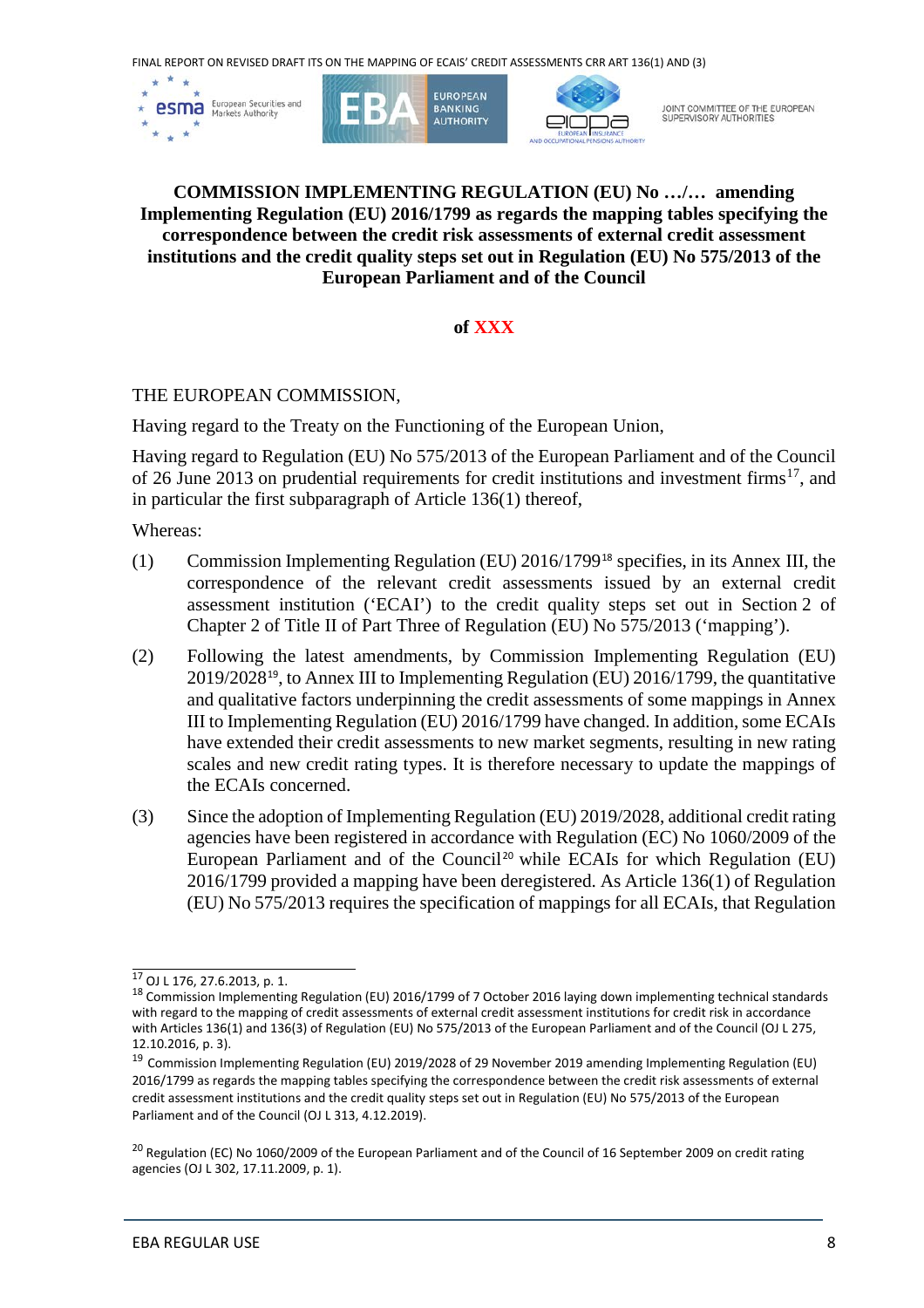

should be amended to provide mappings for the newly registered ECAIs, and to remove the mapping for the deregistered ECAIs.

- (4) In addition, an ECAI registered in accordance with Regulation (EU) No 1060/2009, and for which a mapping was provided in Commission Implementing Regulation (EU) 2016/1799, has amended the symbols used to denote the rating categories of its rating scales. It is therefore necessary to amend the mapping to reflect the current symbols used by that ECAI while the definitions, underlying risk profiles and related methodology remain unchanged.
- (5) This Regulation is based on the draft implementing technical standards submitted by the European Banking Authority, the European Securities and Markets Authority and the European Insurance and Occupational Pensions Authority jointly (the European Supervisory Authorities) to the Commission.
- (6) The European Supervisory Authorities have conducted open public consultations on the draft implementing technical standards, analysed the potential related costs and benefits and requested the opinion of the Banking Stakeholder Group established in accordance with Article 37 of Regulation (EU) No 1093/2010 of the European Parliament and of the Council[21](#page-8-0); the opinion of the Securities and Markets Stakeholder Group established in accordance with Article 37 of Regulation (EU) No 1095/2010 of the European Parliament and of the Council<sup>[22](#page-8-1)</sup>; and the opinion of the Insurance and Reinsurance Stakeholder Group established in accordance with Article 37 of Regulation (EU) No 1094/2010 of the European Parliament and of the Council<sup>[23](#page-8-2)</sup>.
- (7) Implementing Regulation (EU) 2016/1799 should therefore be amended accordingly,

## HAS ADOPTED THIS REGULATION:

## *Article 1 Amendment to Regulation (EU) 2016/1799*

Annex III to Implementing Regulation (EU) 2016/1799 is replaced by the text set out in the Annex to this Regulation.

<span id="page-8-0"></span> $\frac{1}{21}$  Regulation (EU) No 1093/2010 of the European Parliament and of the Council of 24 November 2010 establishing a European Supervisory Authority (European Banking Authority), amending Decision No 716/2009/EC and repealing<br>Commission Decision 2009/78/EC(OJ L 331, 15.12.2010, p. 12).

<span id="page-8-1"></span>Regulation (EU) No 1095/2010 of the European Parliament and of the Council of 24 November 2010 establishing a European Supervisory Authority (European Securities and Markets Authority), amending Decision No 716/2009/EC and<br>repealing Commission Decision 2009/77/EC (OJ L 331, 15.12.2010, p. 84).

<span id="page-8-2"></span>Regulation (EU) No 1094/2010 of the European Parliament and of the Council of 24 November 2010 establishing a European Supervisory Authority (European Insurance and Occupational Pensions Authority), amending Decision No 716/2009/EC and repealing Commission Decision 2009/79/EC (OJ L 331, 15.12.2010, p. 48).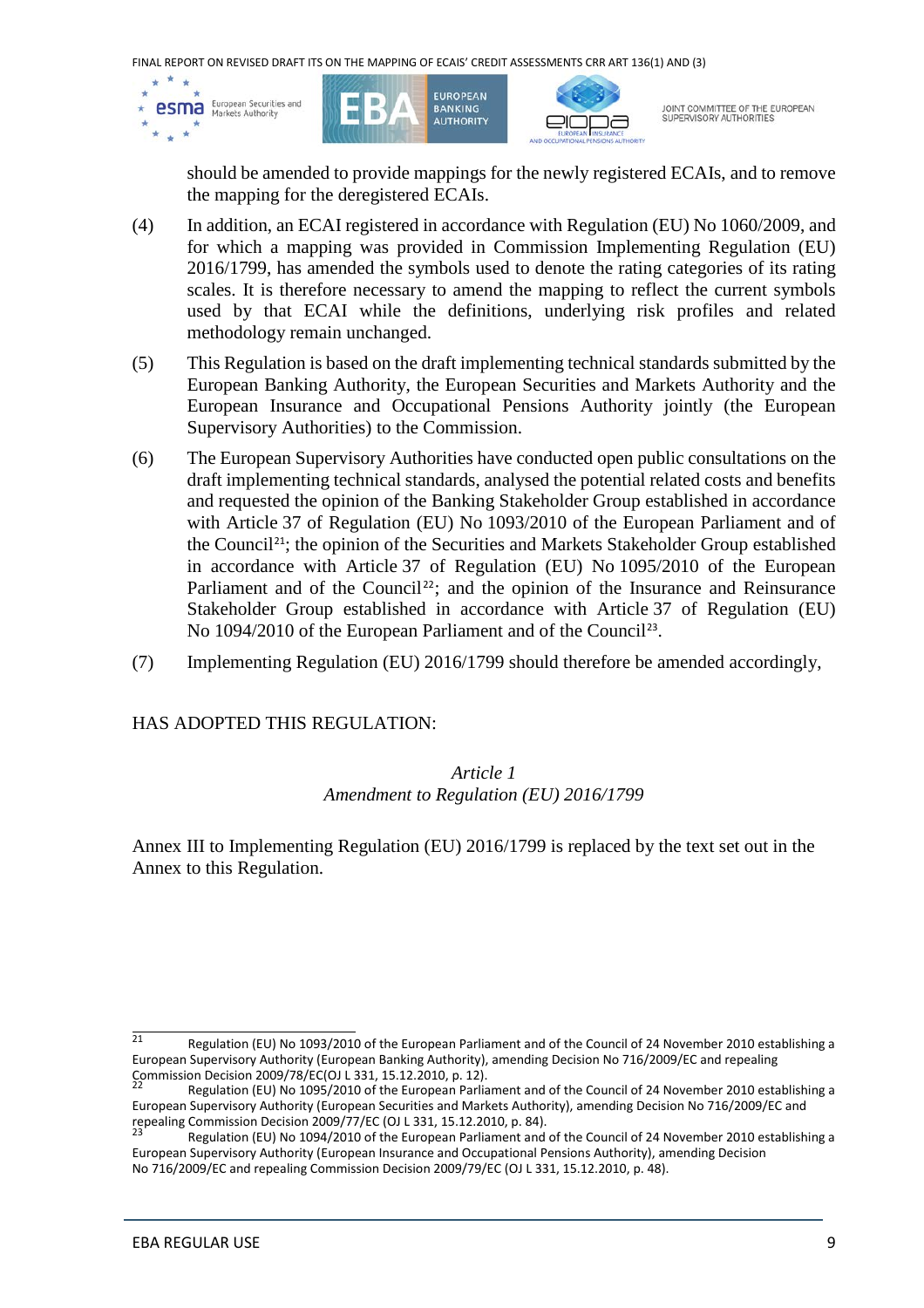

## *Article 2 Entry into force*

This Regulation shall enter into force on the twentieth day following that of its publication in the *Official Journal of the European Union*.

This Regulation shall be binding in its entirety and directly applicable in all Member States.

Done at Brussels,

*For the Commission The President*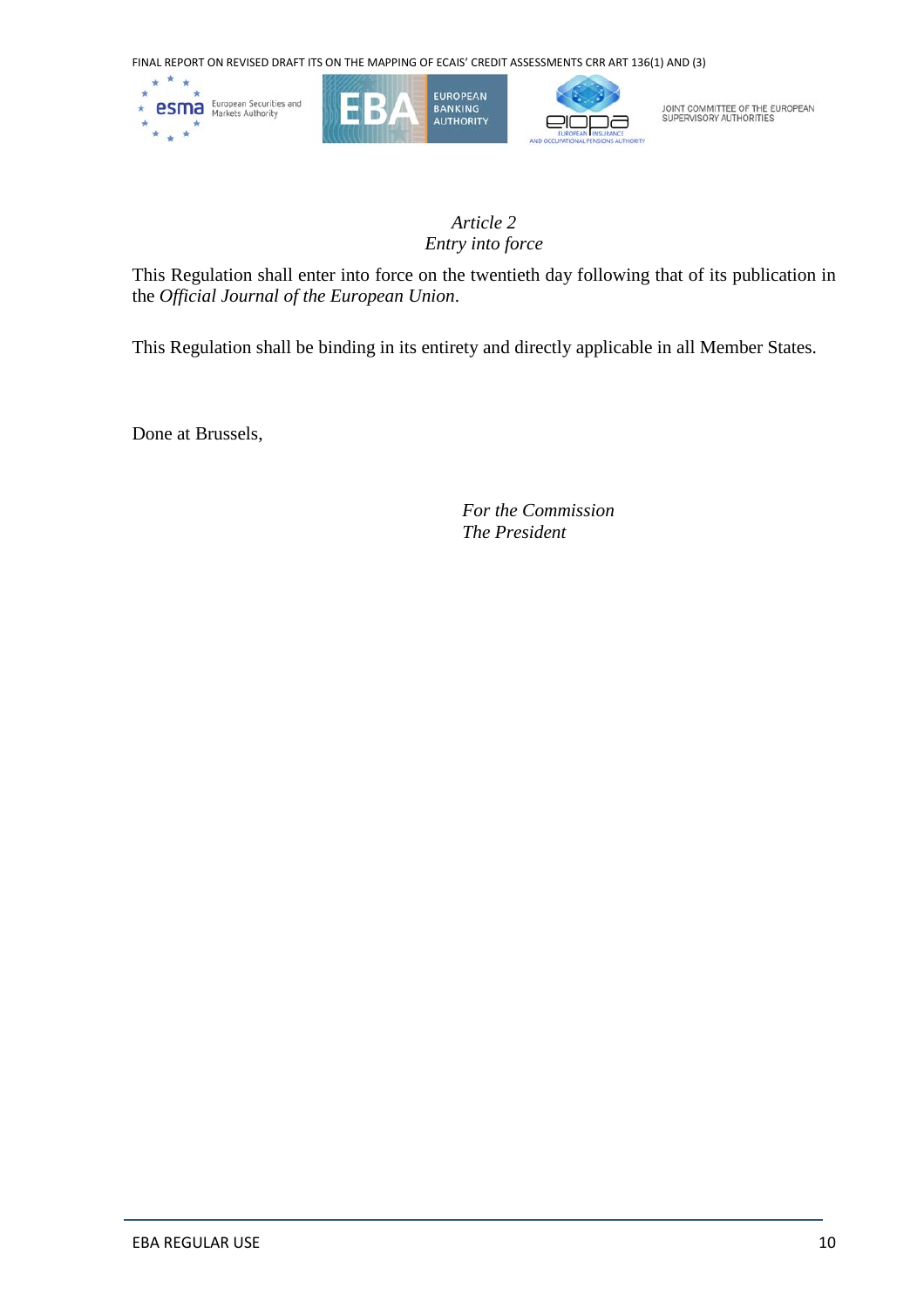



## **ANNEX**

## **ANNEX III**

## **Mapping tables for the purposes of Article 16**

| <b>Credit quality step</b>                | $\mathbf{1}$           | $\overline{2}$ | $\mathbf{3}$         | 4                 | 5                  | 6                                     |
|-------------------------------------------|------------------------|----------------|----------------------|-------------------|--------------------|---------------------------------------|
| A.M. Best (EU) Rating Services B.V.       |                        |                |                      |                   |                    |                                       |
| Long-term issuer credit rating scale      | aaa, $aa+$ , aa, $aa-$ | $a+, a, a-$    | bbb+, bbb, bbb-      | $bb+, bb, bb$     | $b+, b, b-$        | ccc+, ccc, ccc-,<br>cc, c, d, e, f, s |
| Long-term issue rating scale              | aaa, aa+, aa, aa-      | $a+, a, a-$    | bbb+, bbb, bbb-      | $bb+, bb, bb$     | $b+, b, b-$        | ccc+, ccc, ccc-,<br>cc, c, d, s       |
| Financial strength rating scale           | $A++, A+$              | $A, A-$        | $B_{++}$ , $B_{+}$   | $B, B-$           | $C_{++}$ , $C_{+}$ | $C, C-, D, E, F, S$                   |
| Short-term issuer rating scale            | $AMB-1+$               | $AMB-1-$       | $AMB-2$ ,<br>$AMB-3$ | AMB-4, d, e, f, s |                    |                                       |
| Short-term issue rating scale             | $AMB-1+$               | $AMB-1-$       | $AMB-2$ ,<br>$AMB-3$ | AMB-4, $d$ , s    |                    |                                       |
| ARC Ratings S.A.                          |                        |                |                      |                   |                    |                                       |
| Medium- and long-term issuer rating scale | AAA, AA                | $\mathbf{A}$   | <b>BBB</b>           | <b>BB</b>         | $\, {\bf B}$       | CCC, CC, C, D                         |
| Medium- and long-term issue rating scale  | AAA, AA                | $\mathbf{A}$   | <b>BBB</b>           | <b>BB</b>         | B                  | CCC, CC, C, D                         |
| Claims paying ability rating scale        | AAA, AA                | $\mathbf{A}$   | <b>BBB</b>           | <b>BB</b>         | B                  | CCC, CC, C, R                         |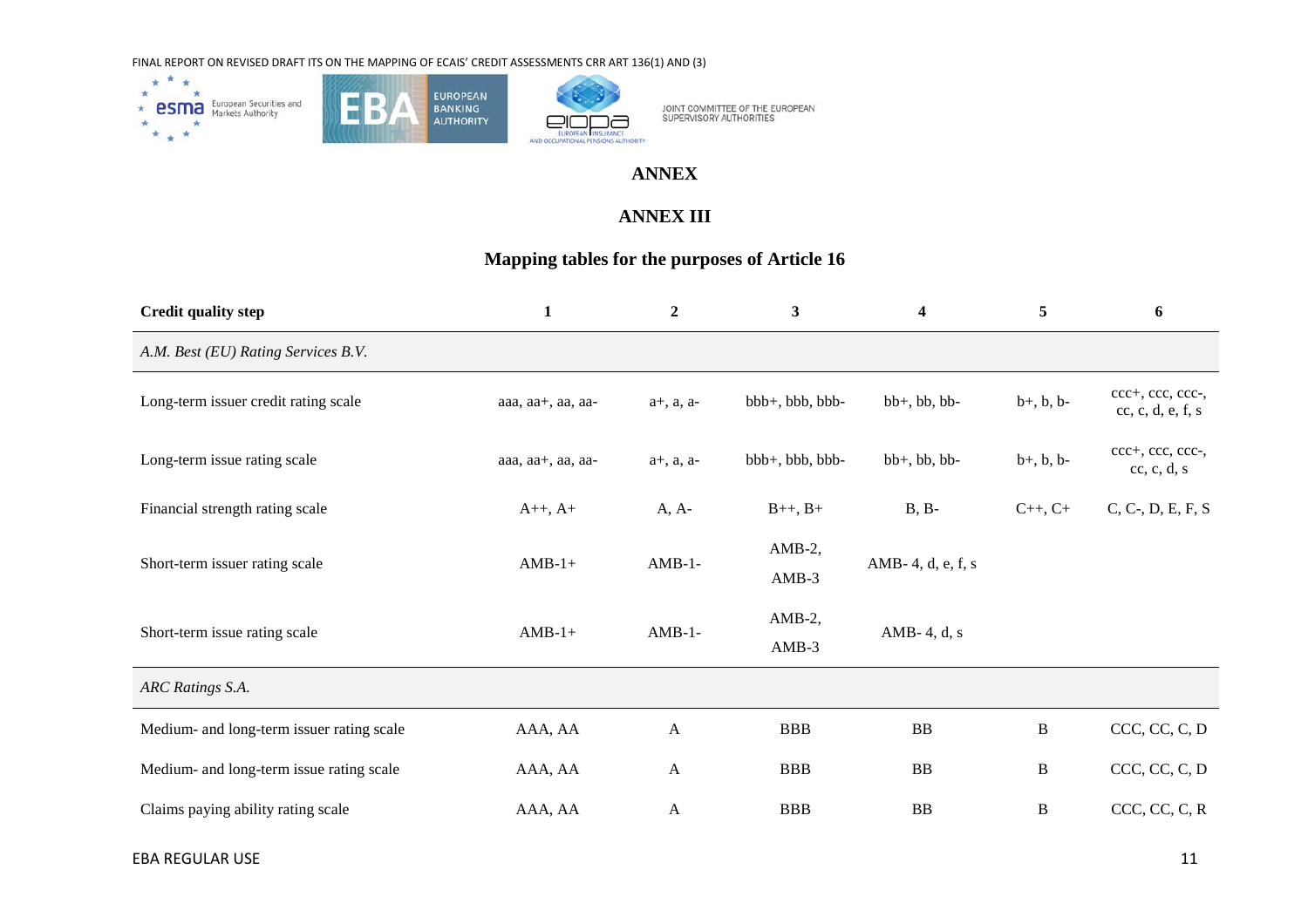| ×<br><b>EUROPEAN</b><br>European Securities and<br>Markets Authority<br><b>BANKING</b><br><b>AUTHORITY</b> | AND OCCUPATIONAL PENSIONS AUTHORITY | JOINT COMMITTEE OF THE EUROPEAN<br>SUPERVISORY AUTHORITIES |                 |                                    |                  |                     |
|------------------------------------------------------------------------------------------------------------|-------------------------------------|------------------------------------------------------------|-----------------|------------------------------------|------------------|---------------------|
| Short-term issuer rating scale                                                                             | $A-1+$                              | $A-1$                                                      | $A-2, A-3$      | B, C, D                            |                  |                     |
| Short-term issue rating scale                                                                              | $A-1+$                              | $A-1$                                                      | $A-2, A-3$      | B, C, D                            |                  |                     |
| ASSEKURATA Assekuranz Rating-Agentur GmbH                                                                  |                                     |                                                            |                 |                                    |                  |                     |
| Long-term credit rating scale                                                                              | AAA, AA                             | $\mathbf{A}$                                               | <b>BBB</b>      | ${\bf BB}$                         | $\bf{B}$         | CCC, CC/C, D        |
| Short-term corporate rating scale                                                                          | $A++$                               | $\mathbf{A}$                                               |                 | B, C, D                            |                  |                     |
| Axesor Risk Management S.L.                                                                                |                                     |                                                            |                 |                                    |                  |                     |
| Global long-term rating scale                                                                              | AAA, AA                             | $\mathbf{A}$                                               | <b>BBB</b>      | BB                                 | $\, {\bf B}$     | CCC, CC, C, D,<br>Ε |
| Global short-term rating scale                                                                             | $AS1+$                              | AS1                                                        | AS <sub>2</sub> | AS3, AS4, AS5                      |                  |                     |
| Banque de France                                                                                           |                                     |                                                            |                 |                                    |                  |                     |
| Global long-term issuer credit rating scale                                                                | $3++$                               | $3+, 3$                                                    | $4+$            | $4, 5+$                            | 5, 6             | 7, 8, 9, P          |
| Global NEC long-term issuer credit rating scale                                                            | $1+$                                | $1, 1-$                                                    | $2+, 2, 2-$     | $3+, 3, 3-, 4+, 4,$<br>$4-$ , $5+$ | $5, 5, 6+, 6, 6$ | 7, 8, P             |
| <b>BCRA</b> - Credit Rating Agency AD                                                                      |                                     |                                                            |                 |                                    |                  |                     |
| Global long-term rating scale                                                                              | AAA, AA                             | $\mathbf{A}$                                               | <b>BBB</b>      | ${\bf BB}$                         | $\, {\bf B}$     | CCC, CC, C, D       |
| Global short-term rating scale                                                                             | $A-1+$                              | $A-1$                                                      | $A-2, A-3$      | B, C, D                            |                  |                     |
| Pension-insurance company long-term scale                                                                  | AAA, AA                             | $\mathbf{A}$                                               | <b>BBB</b>      | BB                                 | $\, {\bf B}$     | CCC, CC, C, D       |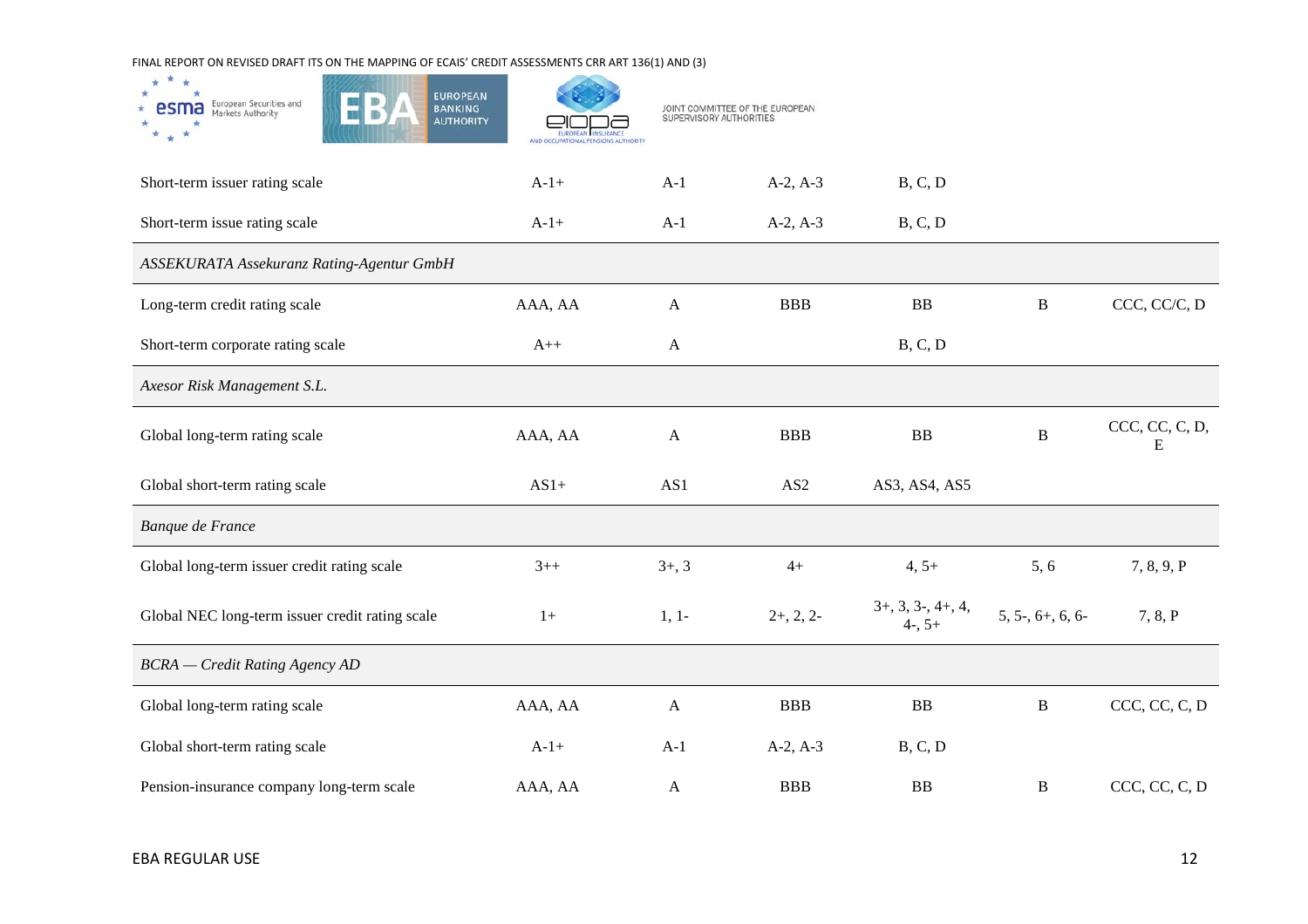

| Pension-insurance company short-term scale                          | $A-1+$           | $A-1$               | $A-2, A-3$ | B, C, D         |              |                 |
|---------------------------------------------------------------------|------------------|---------------------|------------|-----------------|--------------|-----------------|
| Pension fund long-term scale                                        | AAA pf, AA pf    | A pf                | BBB pf     | BB pf           | B pf         | $C$ pf          |
| Guarantee fund long-term scale                                      | AAA, AA          | $\mathbf{A}$        | <b>BBB</b> | BB              | B            | C, D            |
| Guarantee fund short-term scale                                     | $A-1+$           | $A-1$               | $A-2, A-3$ | B, C, D         |              |                 |
| Capital Intelligence Ratings Ltd                                    |                  |                     |            |                 |              |                 |
| International long-term issuer rating scale                         | AAA, AA          | $\mathsf{A}$        | <b>BBB</b> | <b>BB</b>       | $\, {\bf B}$ | $C$ , RS, SD, D |
| International long-term issue rating scale                          | AAA, AA          | $\mathbf{A}$        | <b>BBB</b> | BB              | $\, {\bf B}$ | CCC, CC, C, D   |
| International long-term insurer financial strength<br>rating scale  | AAA, AA          | $\mathbf{A}$        | <b>BBB</b> | BB              | $\, {\bf B}$ | $C$ , RS, SD, D |
| International short-term issuer rating scale                        | $A1+$            | A1                  | A2, A3     | B, C, RS, SD, D |              |                 |
| International short-term issue rating scale                         | $A1+$            | A1                  | A2, A3     | B, C, D         |              |                 |
| International short-term insurer financial strength<br>rating scale | $A1+$            | A1                  | A2, A3     | B, C, RS, SD, D |              |                 |
| Cerved Rating Agency S.p.A.                                         |                  |                     |            |                 |              |                 |
| Corporate long-term rating scale                                    | A1.1, A1.2, A1.3 | A2.1, A2.2,<br>A3.1 | B1.1, B1.2 | B2.1, B2.2      | C1.1         | C1.2, C2.1      |
| Corporate short-term rating scale                                   | $S-1$            | $S-2$               | $S-3$      | $V-1, R-1$      |              |                 |
| <b>Creditreform Rating AG</b>                                       |                  |                     |            |                 |              |                 |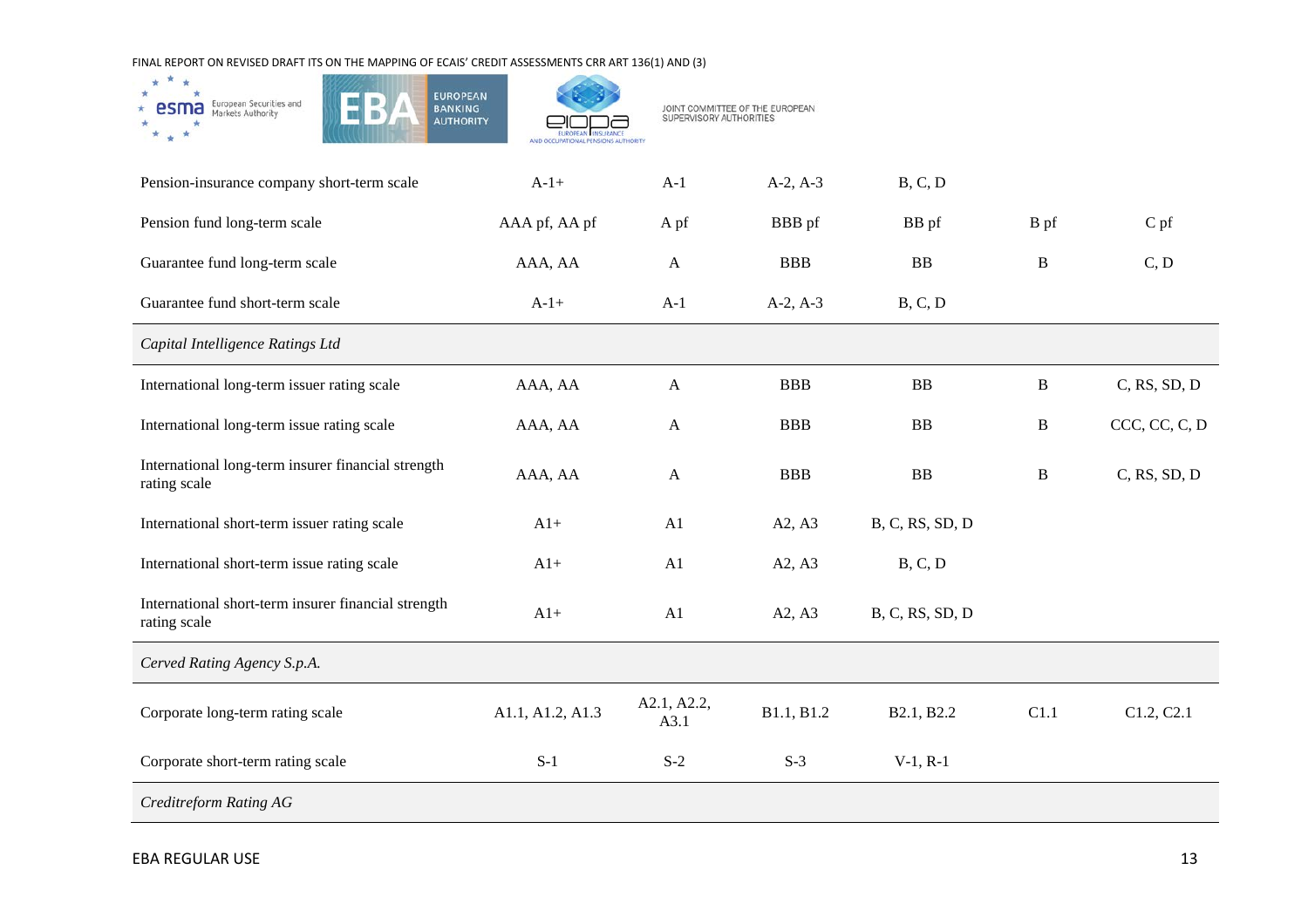| ×<br>$\star$<br><b>EUROPEAN</b><br>European Securities and<br>Markets Authority<br><b>BANKING</b><br>esma<br><b>AUTHORITY</b> | AND OCCUPATIONAL PENSIONS AUTHORITY | SUPERVISORY AUTHORITIES | JOINT COMMITTEE OF THE EUROPEAN |                               |              |                                 |
|-------------------------------------------------------------------------------------------------------------------------------|-------------------------------------|-------------------------|---------------------------------|-------------------------------|--------------|---------------------------------|
| Long-term issuer rating scale                                                                                                 | AAA, AA                             | $\mathbf{A}$            |                                 | <b>BBB</b>                    | BB, B        | C, SD, D                        |
| Long-term issue rating scale                                                                                                  | AAA, AA                             | $\mathbf{A}$            |                                 | <b>BBB</b>                    | BB, B        | C, D                            |
| Short-term rating scale                                                                                                       | L1                                  | L2                      |                                 | L3, NEL, D                    |              |                                 |
| CRIF Ratings S.r.l.                                                                                                           |                                     |                         |                                 |                               |              |                                 |
| Long-term issuer rating scale                                                                                                 | AAA, AA                             | $\mathbf{A}$            | <b>BBB</b>                      | BB                            | $\, {\bf B}$ | CCC, CC, C,<br>D1S, D           |
| Long-term issue rating scale                                                                                                  | AAA, AA                             | $\mathbf{A}$            | <b>BBB</b>                      | ${\bf BB}$                    | $\, {\bf B}$ | CCC, CC, C,<br>DS               |
| SME rating scale                                                                                                              | SME1, SME2                          |                         | SME <sub>3</sub>                | SME4                          | SME5, SME6   | SME7, SME8                      |
| Short-term issuer rating scale                                                                                                | $IG-1$                              |                         | $IG-2$                          | SIG-1, SIG-2,<br>SIG-3, SIG-4 |              |                                 |
| Short-term issue rating scale                                                                                                 | $IG-1$                              |                         | $IG-2$                          | SIG-1, SIG-2,<br>SIG-3, SIG-4 |              |                                 |
| <b>DBRS Ratings GmbH</b>                                                                                                      |                                     |                         |                                 |                               |              |                                 |
| Long-term obligations rating scale                                                                                            | AAA, AA                             | $\mathbf{A}$            | <b>BBB</b>                      | ${\bf BB}$                    | $\, {\bf B}$ | CCC, CC, C, D                   |
| Commercial paper and short-term debt rating scale                                                                             | R-1 H, R-1 M                        | $R-1$ L                 | $R-2, R-3$                      | $R-4, R-5, D$                 |              |                                 |
| Financial strength rating scale                                                                                               | AAA, AA                             | $\mathbf{A}$            | <b>BBB</b>                      | ${\bf BB}$                    | $\, {\bf B}$ | CCC, CC, C, R                   |
| Expected loss rating scale                                                                                                    | AAA(el), AA(el)                     | $A$ (el)                | $BBB$ (el)                      | $BB$ (el)                     | $B$ (el)     | CCC(el),<br>$CC$ (el), $C$ (el) |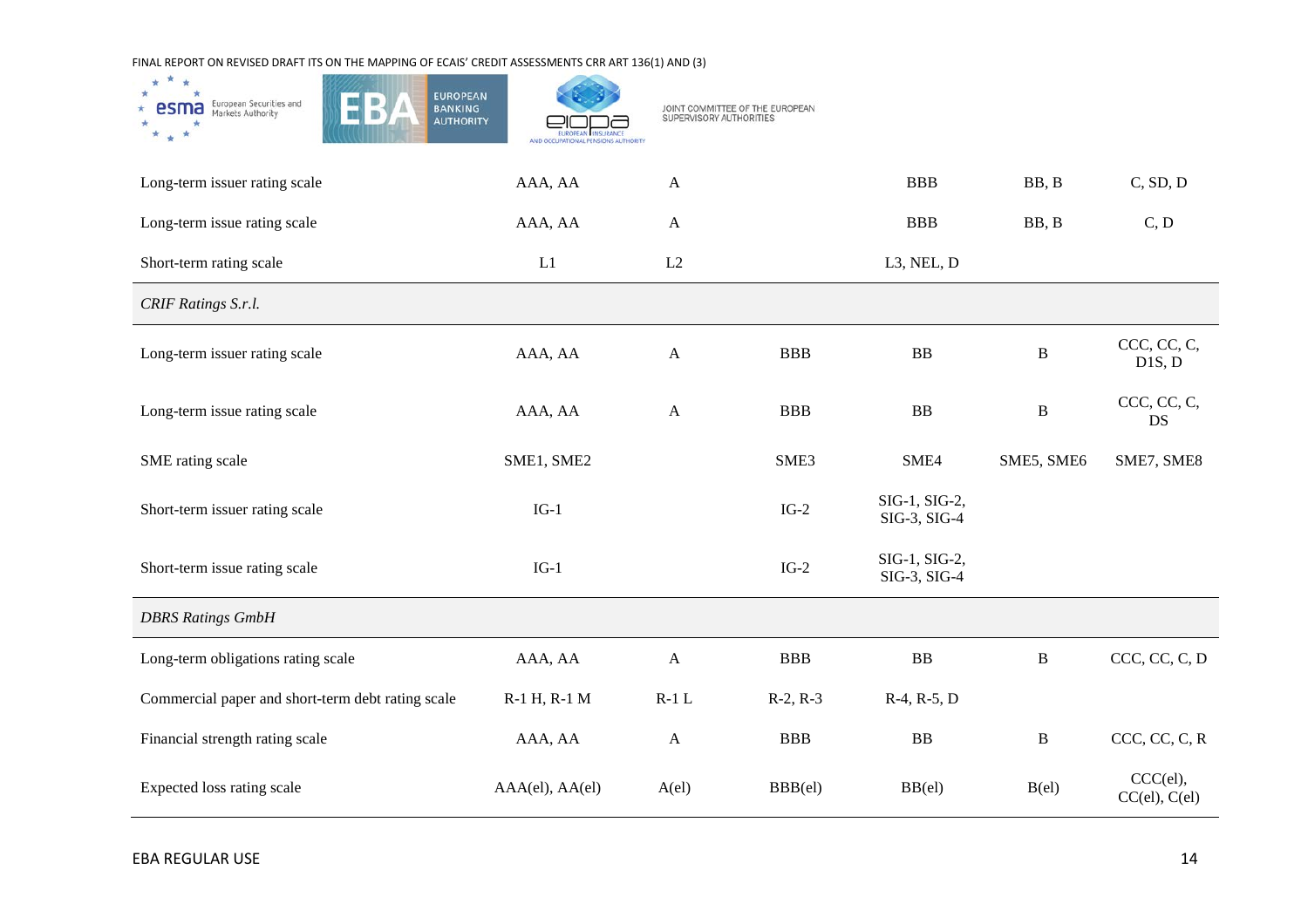

JOINT COMMITTEE OF THE EUROPEAN<br>SUPERVISORY AUTHORITIES

| Egan-Jones Ratings Co.                                             |                 |              |                                 |                |              |                           |
|--------------------------------------------------------------------|-----------------|--------------|---------------------------------|----------------|--------------|---------------------------|
| Long-term credit rating scale                                      | AAA, AA         | $\mathsf{A}$ | <b>BBB</b>                      | BB             | $\, {\bf B}$ | CCC, CC, C, D             |
| Short-term credit rating scale                                     | $A-1+$          | $A-1$        | $A-2$                           | $A-3, B, C, D$ |              |                           |
| EuroRating Sp. z o.o.                                              |                 |              |                                 |                |              |                           |
| Global long-term rating scale                                      | AAA, AA         | $\mathbf{A}$ | <b>BBB</b>                      | <b>BB</b>      | $\, {\bf B}$ | CCC, CC, C, D             |
| <b>Fitch Ratings Ireland Limited</b>                               |                 |              |                                 |                |              |                           |
| Long-term issuer default rating scale                              | AAA, AA         | $\mathbf{A}$ | <b>BBB</b>                      | <b>BB</b>      | B            | CCC, CC, C,<br>RD, D      |
| Corporate finance obligations — long-term rating<br>scale          | AAA, AA         | $\mathsf{A}$ | <b>BBB</b>                      | <b>BB</b>      | B            | CCC, CC, C                |
| Long-term international Insurer Financial Strength<br>rating scale | AAA, AA         | $\mathbf{A}$ | <b>BBB</b>                      | <b>BB</b>      | B            | CCC, CC, C                |
| Derivative counterparty rating scale                               | AAA dcr, AA dcr | A dcr        | <b>BBB</b> dcr                  | BB dcr         | B dcr        | CCC dcr, CC<br>der, C der |
| Short-term rating scale                                            | $F1+$           | F1           | F2, F3                          | B, C, RD, D    |              |                           |
| Short-term IFS rating scale                                        | $F1+$           | F1           | F <sub>2</sub> , F <sub>3</sub> | B, C           |              |                           |
| GBB-Rating Gesellschaft für Bonitätsbeurteilung<br>GmbH            |                 |              |                                 |                |              |                           |
| Global long-term rating scale                                      | AAA, AA         | $\mathbf{A}$ | <b>BBB</b>                      | BB             | B            | CCC, CC, C, D             |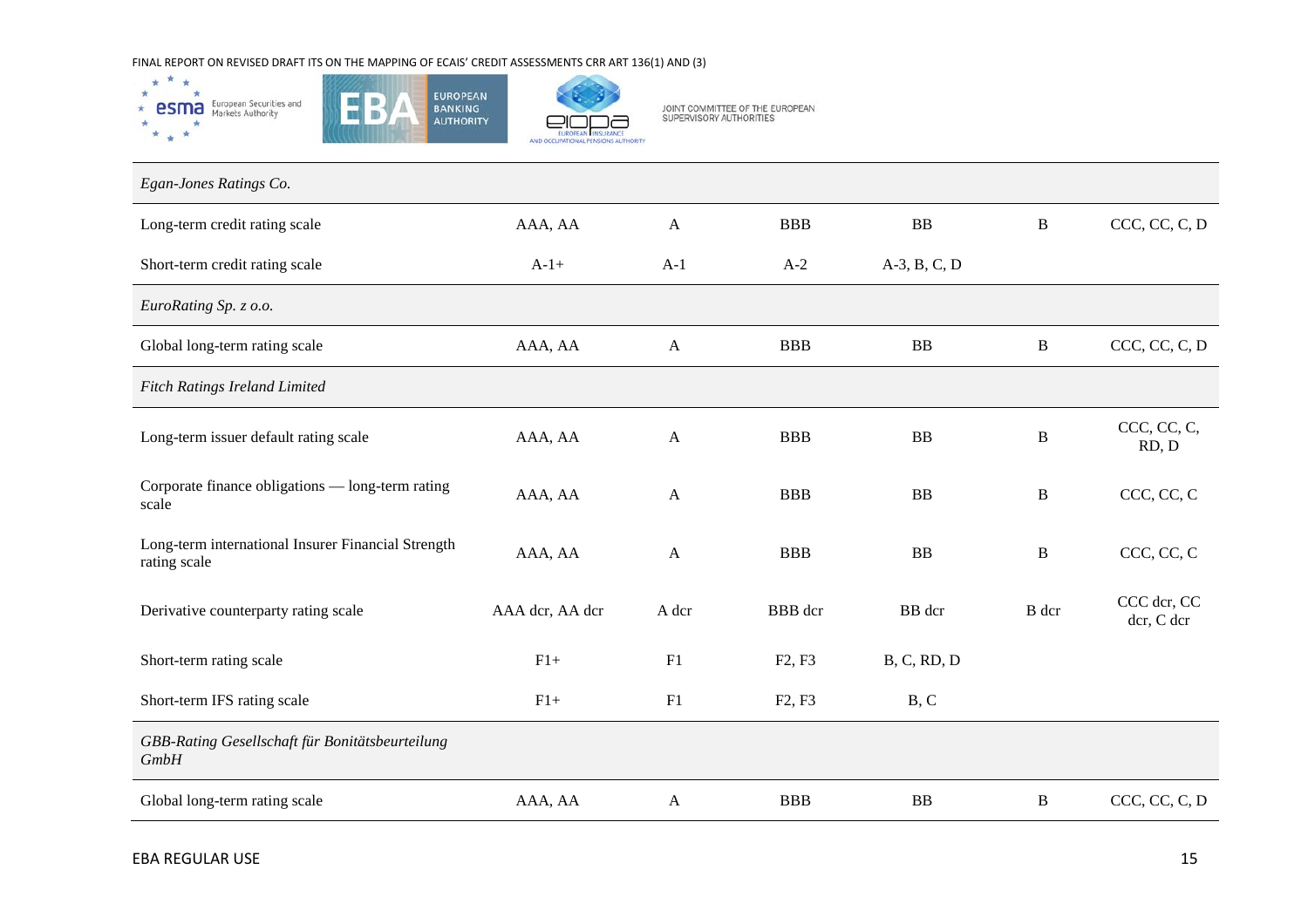

*HR Ratings de México, S.A. de C.V.* Global long-term rating scale HR AAA(G)/HR<br>AA(G)  $\begin{array}{cccc}\n\text{AAA}(G)/\text{HR} & & \text{HR A}(G) & \text{HR BBB}(G) & & \text{HR BB}(G) & & \text{HR B}(G) & & \text{HR C}(G)/\text{HR} \\
\text{AA}(G) & & \text{HR BBB}(G) & & \text{HR BB}(G) & & \text{HR B}(G) & & \text{DR} \end{array}$  $D(G)$ Global short-term rating scale  $HR+1(G)/HR1(G)$   $HR2(G)$   $HR3(G)$   $HR4(G), HR5(G),$  $HR D(G)$ *ICAP S.A.* Global long-term issuer rating scale AAA, AA A, BBB BB, B CCC, CC C, D Global long-term issue rating scale AAA, AA A, BBB BB, B CCC, CC C, D *INBONIS S.A.* Long-term rating scale AAA/AA A BBB BB B CCC, CC, C, D *Japan Credit Rating Agency Ltd* Long-term issuer rating scale AAA, AA <sup>A</sup> BBB BB <sup>B</sup> CCC, CC, C, LD, D Long-term issue rating scale AAA, AA A BBB BB B CCC, CC, C, D Short-term issuer rating scale  $J-1+$   $J-1$   $J-2$   $J-3$ , NJ, LD, D Short-term issue credit rating scale  $J-1$   $J-1$   $J-2$   $J-3$ , NJ, D *Kroll Bond Rating Agency Europe Limited* Long-term credit rating scale AAA, AA A BBB B B CCC, CC, C, D

JOINT COMMITTEE OF THE EUROPEAN<br>SUPERVISORY AUTHORITIES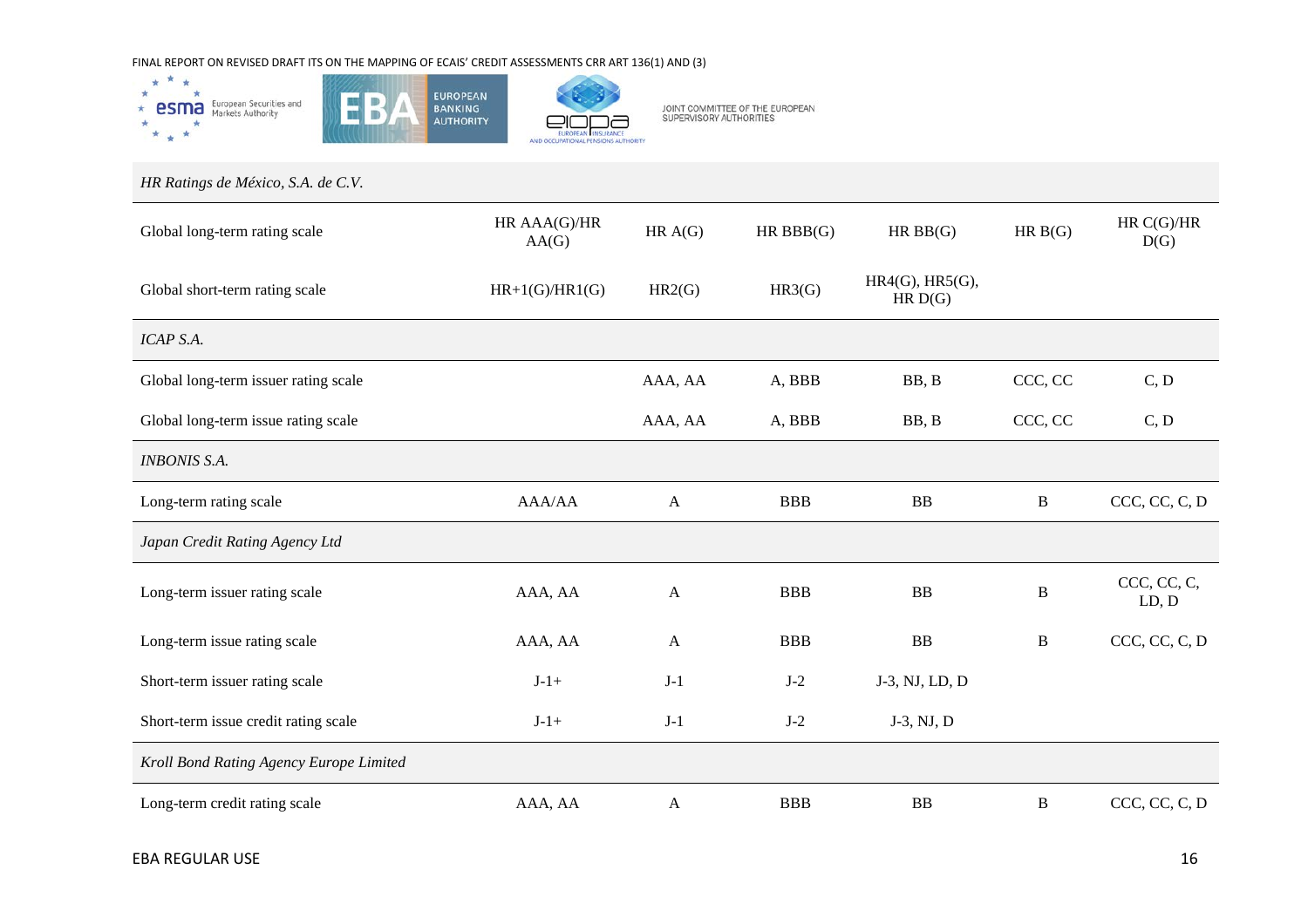

| Short-term credit rating scale              | $K1+$           | K1           | K <sub>2</sub> , K <sub>3</sub> | B, C, D                      |                |                             |
|---------------------------------------------|-----------------|--------------|---------------------------------|------------------------------|----------------|-----------------------------|
| modeFinance S.r.l.                          |                 |              |                                 |                              |                |                             |
| Global long-term rating scale               | A1, A2          | A3           | B1                              | B2                           | B <sub>3</sub> | C1, C2, C3, D               |
| Moody's Investors Service                   |                 |              |                                 |                              |                |                             |
| Global long-term rating scale               | Aaa, Aa         | $\mathbf{A}$ | Baa                             | Ba                           | $\, {\bf B}$   | Caa, Ca, C                  |
| Global short-term rating scale              | $P-1$           | $P-2$        | $P-3$                           | NP                           |                |                             |
| Nordic Credit RatingAS                      |                 |              |                                 |                              |                |                             |
| Long-term rating scale                      | AAA/AA          | $\mathbf{A}$ | <b>BBB</b>                      | BB                           | $\, {\bf B}$   | CCC, CC, C, D,<br><b>SD</b> |
| Short-term rating scale                     |                 |              | $N-1+$                          | $N-1, N-2,$<br>$N-3, N-4$    |                |                             |
| QIVALIO SAS (formerly Spread Research)      |                 |              |                                 |                              |                |                             |
| Global long-term rating scale               | AAA, AA         | $\mathbf{A}$ | <b>BBB</b>                      | <b>BB</b>                    | $\, {\bf B}$   | CCC, CC, C, D               |
| Global short-term rating scale              | SR <sub>0</sub> |              | SR1, SR2                        | SR3, SR4, SR5,<br><b>SRD</b> |                |                             |
| Rating-Agentur Expert RA GmbH               |                 |              |                                 |                              |                |                             |
| International long-term credit rating scale | AAA, AA         | $\mathbf{A}$ | <b>BBB</b>                      | <b>BB</b>                    | $\, {\bf B}$   | CCC, CC, C, D,<br>E         |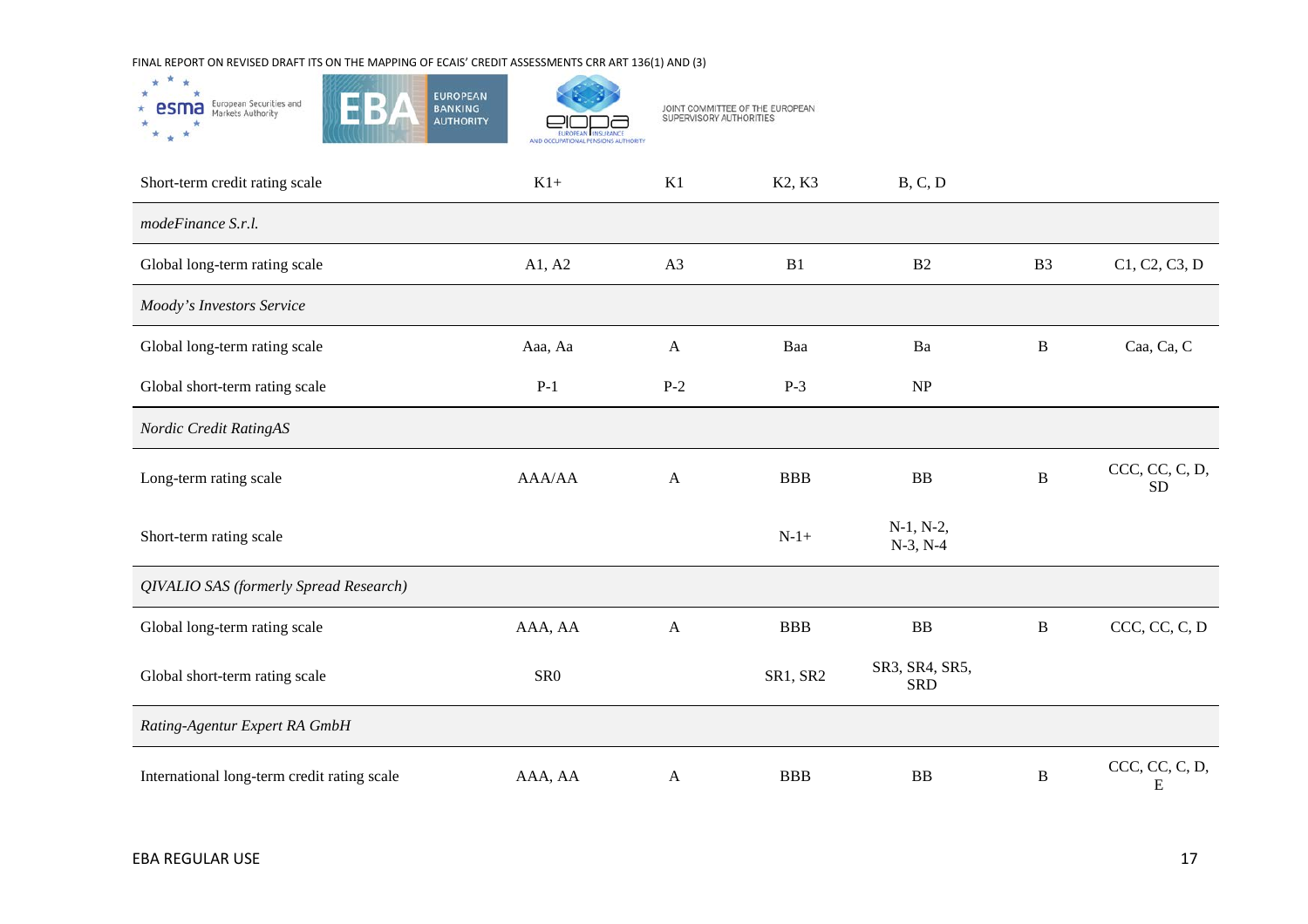

| International reliability rating scale                                    | AAA, AA | $\mathbf{A}$ | <b>BBB</b>      | BB             | $\mathbf B$  | CCC, CC, C, D,<br>E     |
|---------------------------------------------------------------------------|---------|--------------|-----------------|----------------|--------------|-------------------------|
| International short-term rating scale                                     | $RA1+$  | RA1          | RA2, RA3        | RA4, RA5, C, D |              |                         |
| <b>Scope Ratings GmbH</b>                                                 |         |              |                 |                |              |                         |
| Long-term rating scale                                                    | AAA, AA | $\mathbf{A}$ | <b>BBB</b>      | BB             | $\, {\bf B}$ | CCC, CC, C, D           |
| Short-term rating scale                                                   | $S-1+$  | $S-1$        | $S-2$           | $S-3, S-4$     |              |                         |
| Scope Hamburg GmbH                                                        |         |              |                 |                |              |                         |
| Global long-term rating scale                                             | AAA, AA | $\mathbf{A}$ | <b>BBB</b>      | BB             | $\mathbf B$  | CCC, CC, C,<br>SD, D    |
| S&P Global Ratings Europe Limited                                         |         |              |                 |                |              |                         |
| Long-term issuer credit rating scale                                      | AAA, AA | $\mathbf{A}$ | <b>BBB</b>      | BB             | $\bf{B}$     | CCC, CC, R,<br>SD/D     |
| Long-term issue credit rating scale                                       | AAA, AA | $\mathbf{A}$ | <b>BBB</b>      | <b>BB</b>      | B            | CCC, CC, C, D           |
| Insurer financial strength rating scale                                   | AAA, AA | $\mathbf{A}$ | <b>BBB</b>      | <b>BB</b>      | $\, {\bf B}$ | CCC, CC,<br>SD/D, R     |
| Long-term Financial Institution Resolution<br><b>Counterparty Ratings</b> | AAA, AA | $\mathbf{A}$ | <b>BBB</b>      | <b>BB</b>      | $\mathbf B$  | CCC, CC, SD,,<br>D      |
| Mid-Market Evaluation rating scale                                        |         | MM1          | MM <sub>2</sub> | MM3, MM4       | MM5, MM6     | MM7, MM8,<br><b>MMD</b> |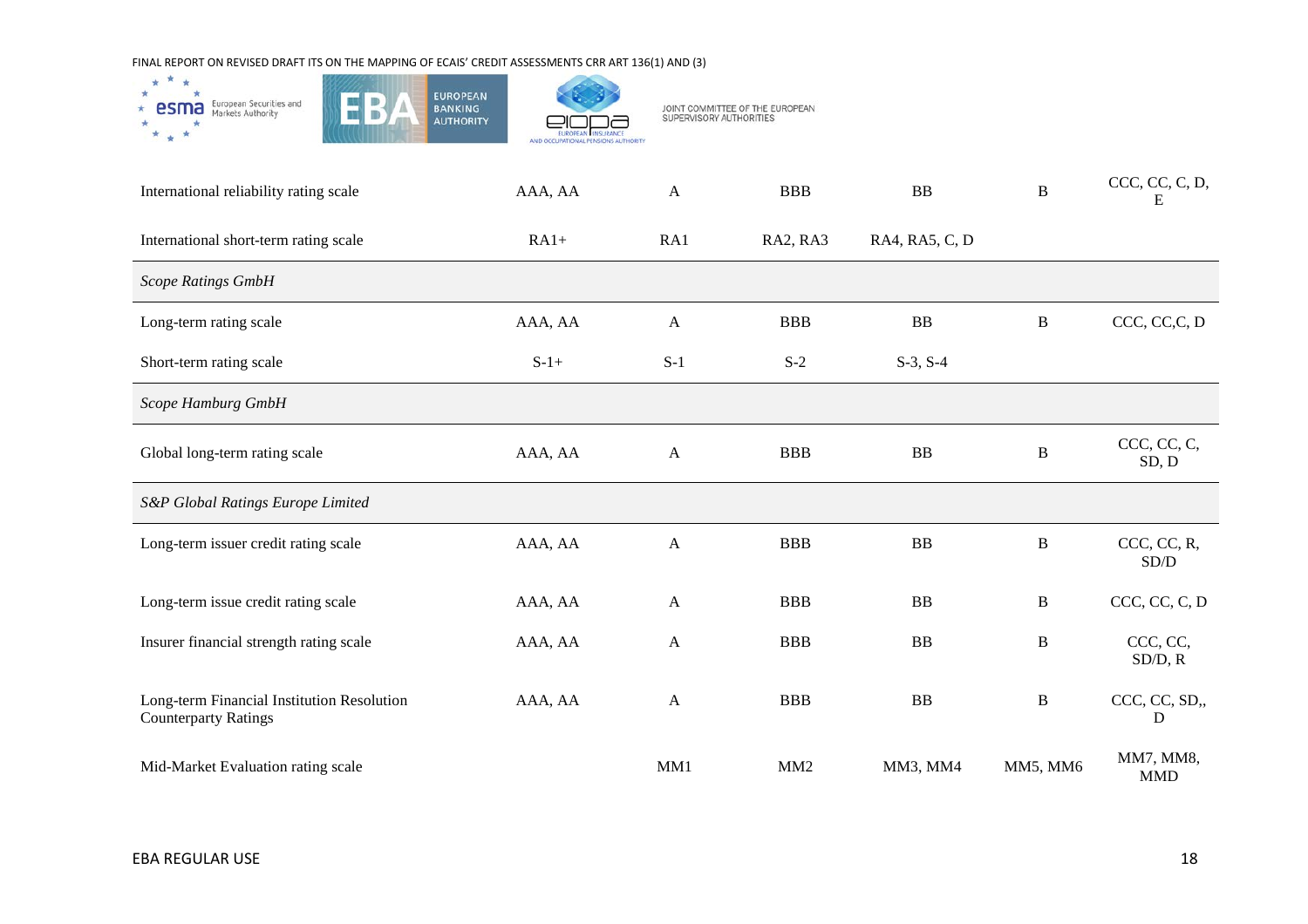| $* *$<br><b>EUROPEAN</b><br>$\blacksquare$ B)<br>European Securities and<br>$*$ esma<br><b>BANKING</b><br>Markets Authority<br><b>AUTHORITY</b><br>$* + *$ | <b>INSHPANO</b><br><b>JPATIONAL PENSIONS AUTHORITY</b> | JOINT COMMITTEE OF THE EUROPEAN<br>SUPERVISORY AUTHORITIES |            |               |
|------------------------------------------------------------------------------------------------------------------------------------------------------------|--------------------------------------------------------|------------------------------------------------------------|------------|---------------|
| Short-term issuer credit rating scale                                                                                                                      | $A-1+$                                                 | $A-1$                                                      | $A-2, A-3$ | B, C, R, SD/D |
| Short-term issue credit rating scale                                                                                                                       | $A-1+$                                                 | $A-1$                                                      | $A-2, A-3$ | B, C, D       |
| <b>Short-term Financial Institution Resolution</b><br><b>Counterparty Ratings</b>                                                                          | $A-1+$                                                 | $A-1$                                                      | $A-2, A-3$ | B, C, SD/D    |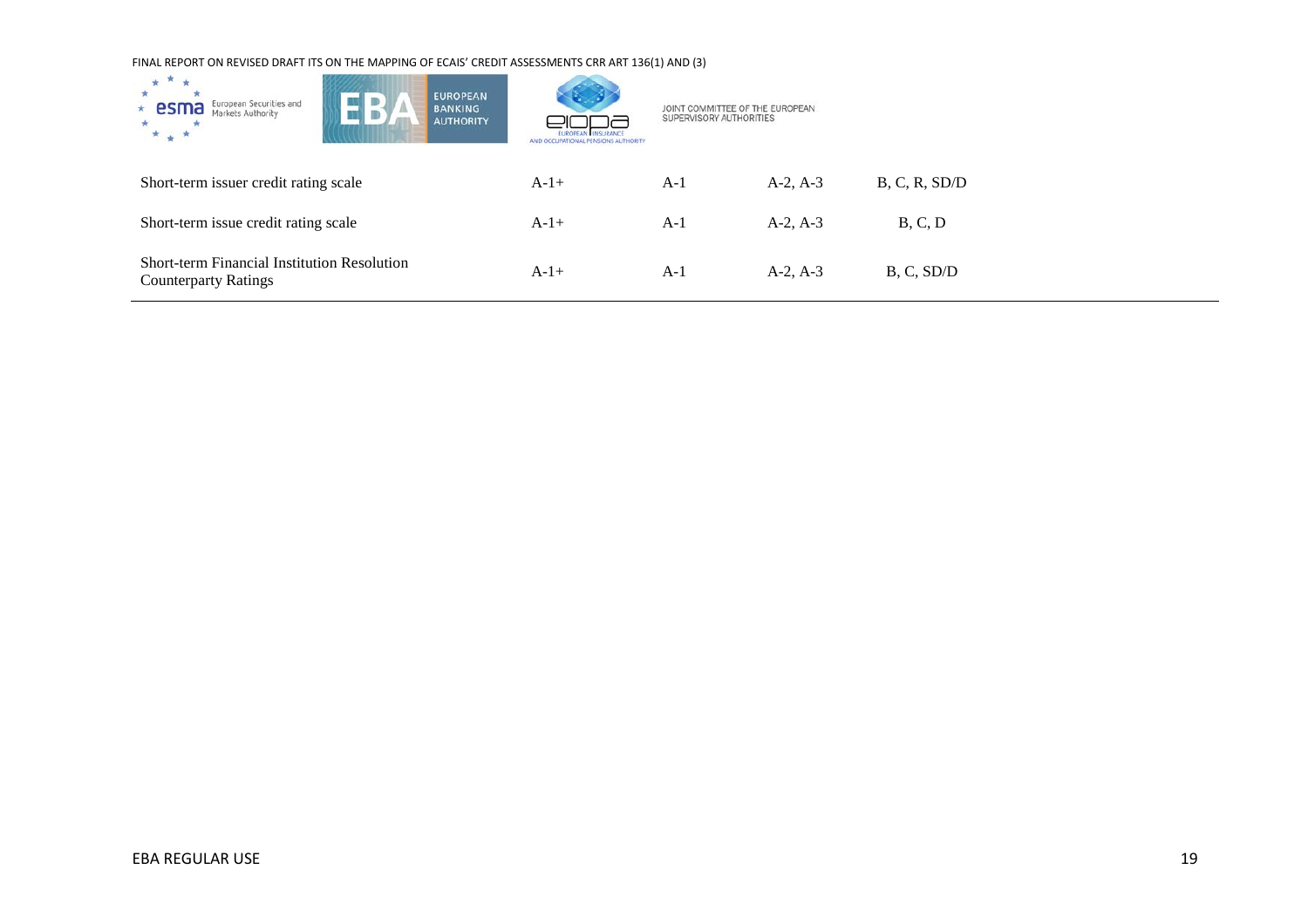

JOINT COMMITTEE OF THE EUROPEAN<br>SUPERVISORY AUTHORITIES

## 4. Accompanying documents

## 4.1 Draft Cost-Benefit Analysis/Impact Assessment

#### **Procedural issues**

In accordance with the Regulations of the three ESAs, an analysis of costs and benefits is conducted when drafting ITS, unless the analysis is disproportionate in relation to the scope and impact of the draft ITS concerned.

#### **A. Problem identification**

According to Article 135(1) of the CRR, an external credit assessment may be used to determine the risk weight of an exposure under the Standardised Approach only if it has been issued by an ECAI or has been endorsed by an ECAI in accordance with the CRA Regulation.

Recital 98 of the CRR advises that the ECAI market should be open to more credit rating agencies given the dominance of three undertakings. Accordingly, Article 4(98) of the CRR automatically recognises credit rating agencies registered or certified in accordance with the CRA Regulation as ECAIs. Central banks issuing credit ratings which are exempt from the application of the CRA Regulation are also recognised as ECAIs.

The usage of external credit ratings for determining own fund requirements requires a mapping between the credit assessments issued by an ECAI and the Credit Quality Steps (CQS) of the Standardised Approach set out in Section 2 of Chapter 2 of Title II of Part Three of the CRR.

Mappings should be made available for all existing credit rating agencies registered or certified in accordance with the CRA Regulation and to central banks producing ratings that are not subject to that Regulation.

Recital 24 of Implementing Regulation (EU) 2016/1799 points out that, given the fact that compliance with Regulation (EU) No 575/2013 is required at all times, it is necessary to monitor the performance of the mapping on a continuous basis.

#### **B. Policy objectives**

The main objective of the present revised draft ITS is to amend the Implementing Regulation to include for changes in the mappings that have occurred since the second amendment to the draft ITS on Mapping was produced. As a result, the specific objectives of the revised draft ITS are to amend Annex III on the mapping tables in order to:

• Assign mappings for the two newly registered ECAIs: Nordic Credit Rating AS and INBONIS SA.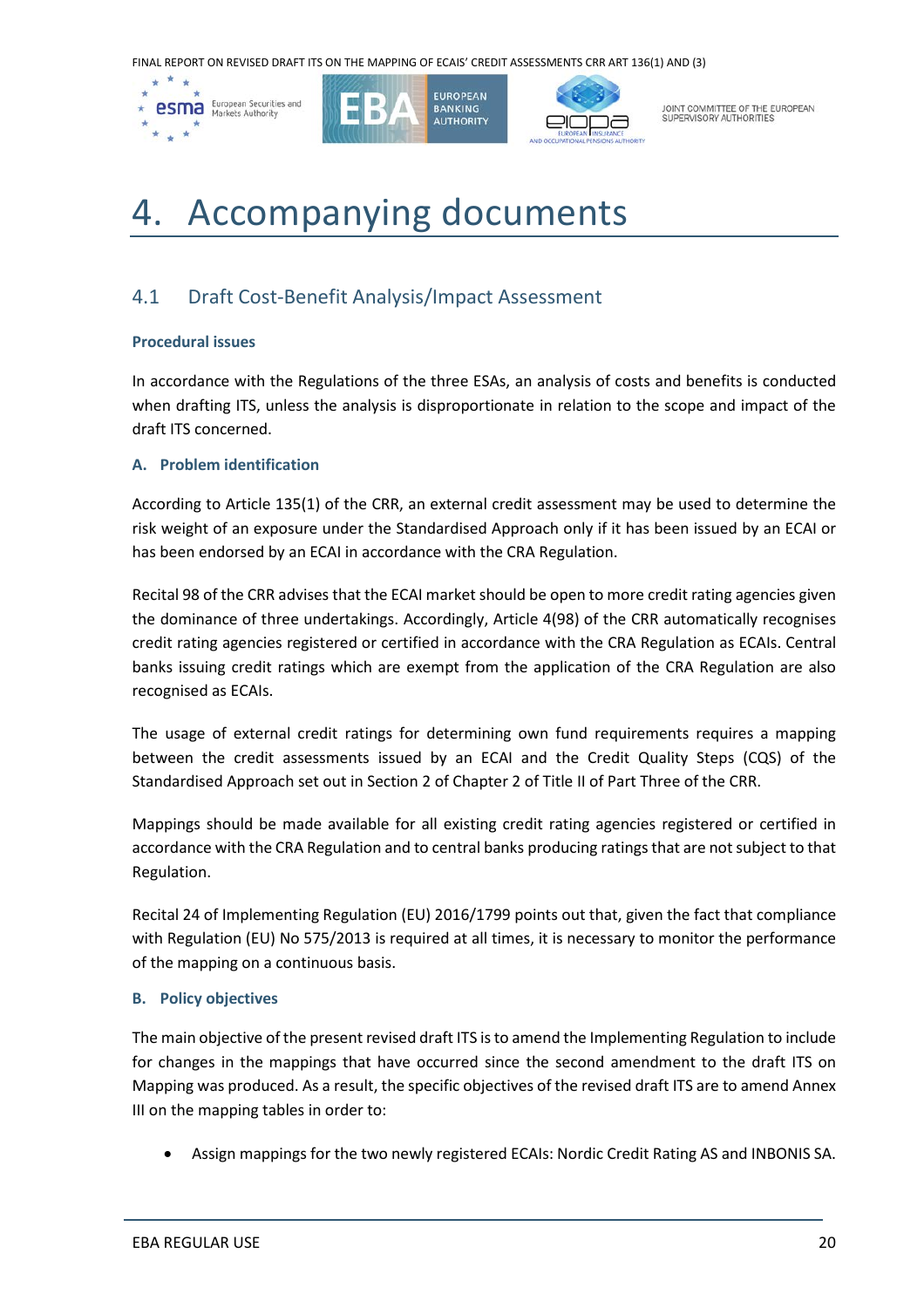

- Remove references to entities that have been de-registered as a Credit Rating Agency under the CRA Regulation and therefore no longer meet the ECAI definition, and reflect a name change of a registered entity.
- Reflect amendments due to re-allocation of credit quality steps: Creditreform Rating AG and GBB-Rating Gesellschaft für Bonitätsbeurteilung GmbH
- Register amendments due to changes in credit rating scales: ARC Ratings S.A., Axesor Risk Management S.L., Banque de France, Cerved Rating Agency S.p.A., CRIF Ratings S.r.l., DBRS Ratings GmbH, ICAP S.A., Rating-Agentur Expert RA GmbH and S&P Global Ratings Europe Limited.

#### Figure 1: Newly registered ECAIs

| <b>ECAI</b>             | <b>Country of residence</b> | <b>Status</b> |
|-------------------------|-----------------------------|---------------|
| Nordic Credit Rating AS | Norway                      | Registered    |
| <b>INBONIS SA</b>       | Spain                       | Registered    |

#### Figure 2: Mapping amendments from the monitoring exercise

|                                                      | <b>Amendments to:</b>                            |                             |  |
|------------------------------------------------------|--------------------------------------------------|-----------------------------|--|
| <b>ECAI</b>                                          | <b>Credit Quality Steps</b><br><b>Allocation</b> | New credit rating<br>scales |  |
| ARC Ratings S.A.                                     | No.                                              | <b>Yes</b>                  |  |
| Axesor Risk Management S.L.                          | No.                                              | <b>Yes</b>                  |  |
| Banque de France                                     | No.                                              | <b>Yes</b>                  |  |
| Cerved Rating Agency S.p.A.                          | No.                                              | <b>Yes</b>                  |  |
| <b>Creditreform Rating AG</b>                        | Upgrade                                          | No.                         |  |
| CRIF Ratings S.r.l.                                  | No                                               | <b>Yes</b>                  |  |
| <b>DBRS Ratings GmbH</b>                             | No.                                              | Yes                         |  |
| GBB-Rating Gesellschaft für Bonitätsbeurteilung GmbH | Upgrade                                          | No.                         |  |
| ICAP S.A.                                            | No                                               | <b>Yes</b>                  |  |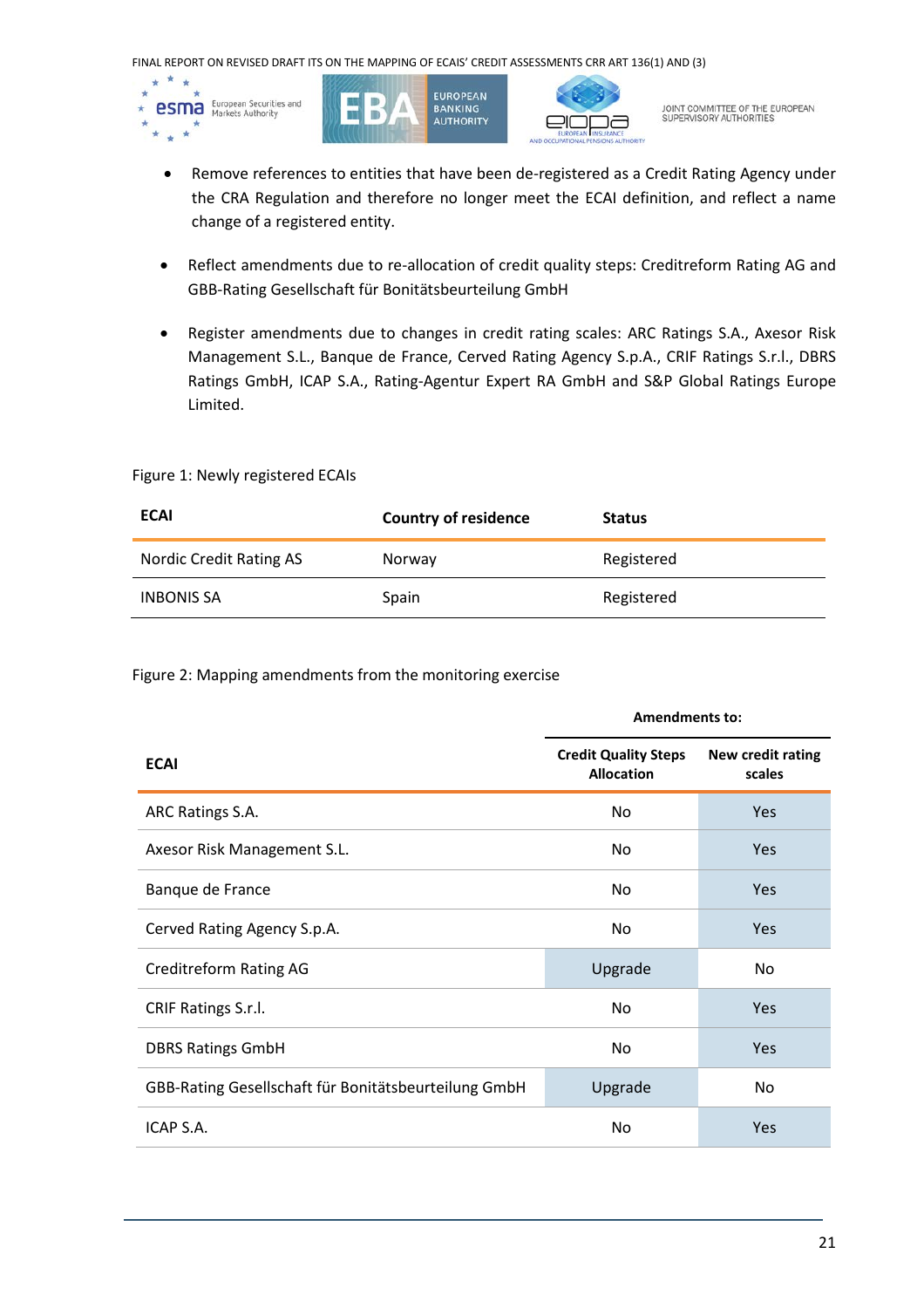| ж<br><b>EUROPEAN</b><br>European Securities and<br>esma<br><b>BANKING</b><br>*<br>Markets Authority<br><b>AUTHORITY</b><br>$*$ $*$ | EUROPEAN INSURANCE<br>AND OCCUPATIONAL PENSIONS AUTHORITY | JOINT COMMITTEE OF THE EUROPEAN<br>SUPERVISORY AUTHORITIES |
|------------------------------------------------------------------------------------------------------------------------------------|-----------------------------------------------------------|------------------------------------------------------------|
| Rating-Agentur Expert RA GmbH                                                                                                      | No                                                        | Yes                                                        |
| S&P Global Ratings Europe                                                                                                          | No                                                        | Yes                                                        |

Individual mapping reports are also published on the EBA website, including for those ECAIs that expanded to additional SA exposure classes or credit assessment types within their existing structure of credit rating scales: BCRA-Credit Rating Agency AD, Capital Intelligence Ratings Ltd, Kroll Bond Rating Agency Europe Limited, Moody's Investors Service and Scope Ratings GmbH.

Notwithstanding the principle stated in the previous paragraph, the G-20 conclusions and the Financial Stability Board (FSB) principles for reducing reliance on external credit ratings should also be taken into account. Therefore, although the analysis behind the 'mapping' of each ECAI and its regular monitoring over time should alleviate any mechanistic overreliance of the credit risk rules on external ratings, institutions should be encouraged to use internal ratings rather than external credit ratings, even for the purpose of calculating own fund requirements as a way to reduce overreliance on external credit ratings.

These ITS will contribute to a common understanding among institutions and the EU's national competent authorities about the methodology that the Joint Committee should use to specify the 'mappings'. Given that the mappings of any ECAI will be equally applicable in all EU Member States, these ITS will also contribute to ensure a high level of harmonisation and consistent practice in this area and contribute to achieving the objectives in the CRR of enhancing the risk sensitivity of the credit risk rules.

#### **C. Baseline scenario**

The Commission adopted on 7 October 2016 the Implementing Regulation laying down ITS with regard to the mapping of credit assessments of ECAIs for credit risk in accordance with Articles 136(1) and [1](#page-21-0)36(3) of the CRR<sup>1</sup>.

That Implementing Regulation provided mapping tables for 26 ECAIs, which covered one central bank and all the CRAs registered or certified in accordance with the CRA Regulation at the time the ESAs started preparing the draft ITS. The Implementing Regulation was subsequently amended on 25 April [2](#page-21-1)018<sup>2</sup>, to incorporate mappings for the five new ECAIs, that had been registered or certified after the ESAs submitted the original draft ITS to the Commission, and to remove references to a de-registered ECAI, thereby providing in total mappings for 30 ECAIs. Further, a second amendment was adopted on 29 November 2019<sup>[3](#page-21-2)</sup> to reflect a monitoring exercise on the adequacy of existing mappings, which was

<span id="page-21-0"></span><sup>&</sup>lt;sup>1</sup> Implementing Regulation (EU) 2016/1799 of 7 October 2016 (OJ L 275, 12.10.2016, p.3-18).<br><sup>2</sup> Implementing Regulation (EU) 2018/634 of 24 April 2018 (OJ L 105, 25.4.2018, p. 14–20).

<span id="page-21-1"></span>

<span id="page-21-2"></span><sup>3</sup> Implementing Regulation (EU) 2019/2028 of 29 November 2019 (OJ L 313, 4.12.2019, p. 34–40).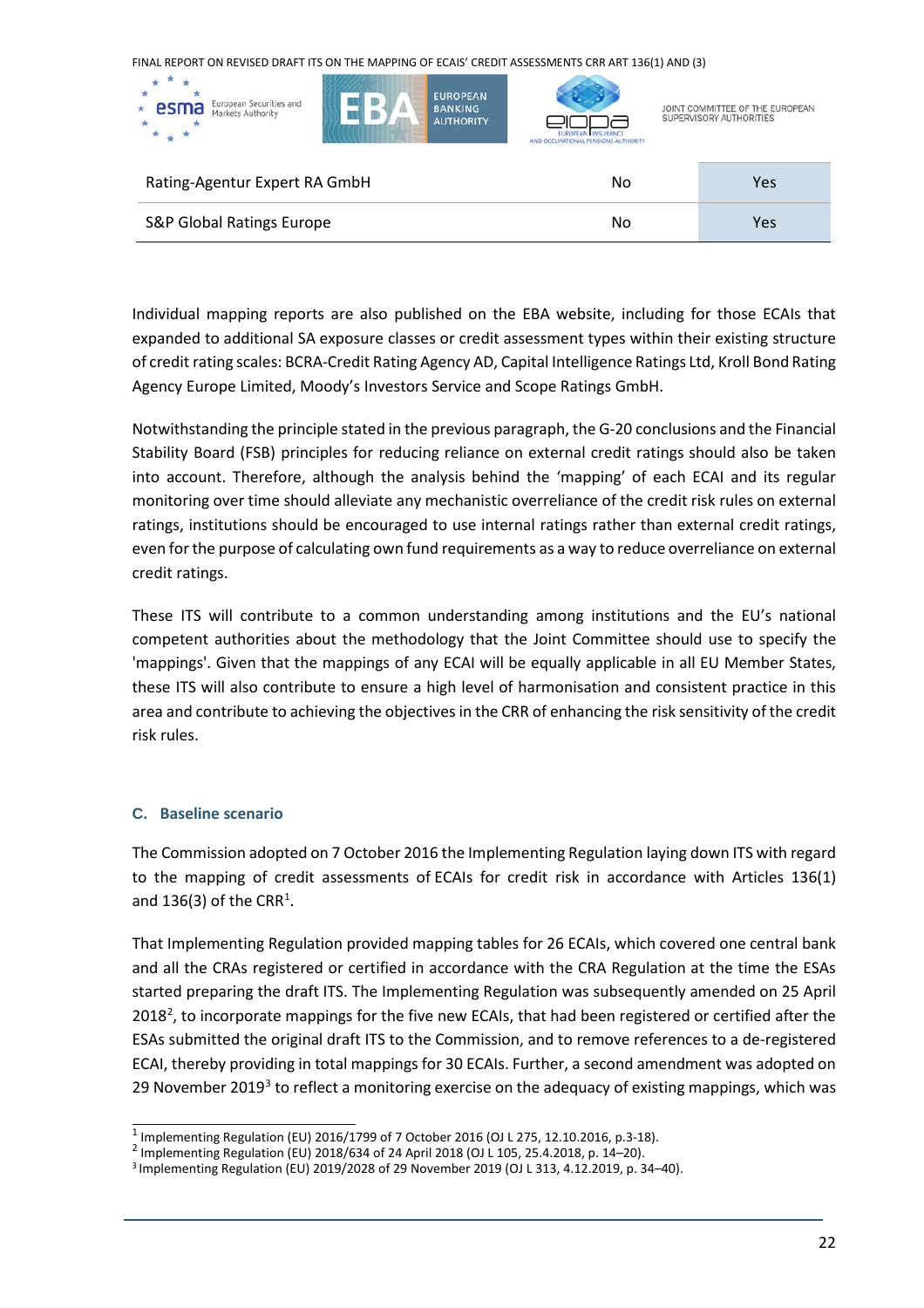

based on objective quantitative and qualitative information collected since the original mappings were produced.

#### **D. Options considered**

The ITS are to be amended following Article 136(1) of Regulation (EU) No 575/2013, which requires the specification of mappings for all ECAIs. Therefore mappings are provided for the two newly established ECAIs. Further, given the fact that compliance with Regulation (EU) No 575/2013 is required at all times, it is necessary to monitor the performance of the mapping on a continuous basis. The current draft ITS aims to amend the Implementing Regulation to include for changes in the mappings resulting from this continuous monitoring.

The elements that describe the degree of risk expressed by a credit assessment of an ECAI (quantitative and qualitative factors) and the levels of risk that should be used to define each credit quality step ("benchmarks") remain unchanged with respect to the Implementing Regulation adopted by the Commission in October 2016.

Regarding the monitoring exercise, the triggers are based on the quantitative and qualitative factors specified in the Implementing Regulation. Additionally, ECAIs may have extended their credit assessments to new segments and the associated new rating scales and/or new credit rating types will need to be reflected accordingly in the mapping reports.

Quantitative factors to calibrate the mapping are drawn from statistics on the rating activity and the rating performance of ECAIs produced by ESMA (CEREP<sup>[4](#page-22-0)</sup>), based on the information provided by the ECAIs as part of their reporting obligations<sup>[5](#page-22-1)</sup>. Currently, the latest CEREP data available cover up to reference date December 2018.

Qualitative factors are taken into account to produce the mapping, as per Article 136(2) CRR. Further, recital 11 of the Implementing Regulation specifies that both quantitative and qualitative factors should be used to produce a mapping, with the qualitative factors being considered in a second stage, as and when necessary and especially where quantitative factors are not adequate. Following this approach, changes in qualitative factors are assigned lower priority with respect to quantitative factors.

The qualitative factors identified in the Implementing Regulation are:

- the definition of default considered by the ECAI;
- the time horizon of a rating category considered by the ECAI;
- the meaning of a rating category and its relative position within the rating scale;

<span id="page-22-1"></span><span id="page-22-0"></span> $^4$  <https://cerep.esma.europa.eu/cerep-web/><br> $^5$  Article 11(2) of the CRA Regulation.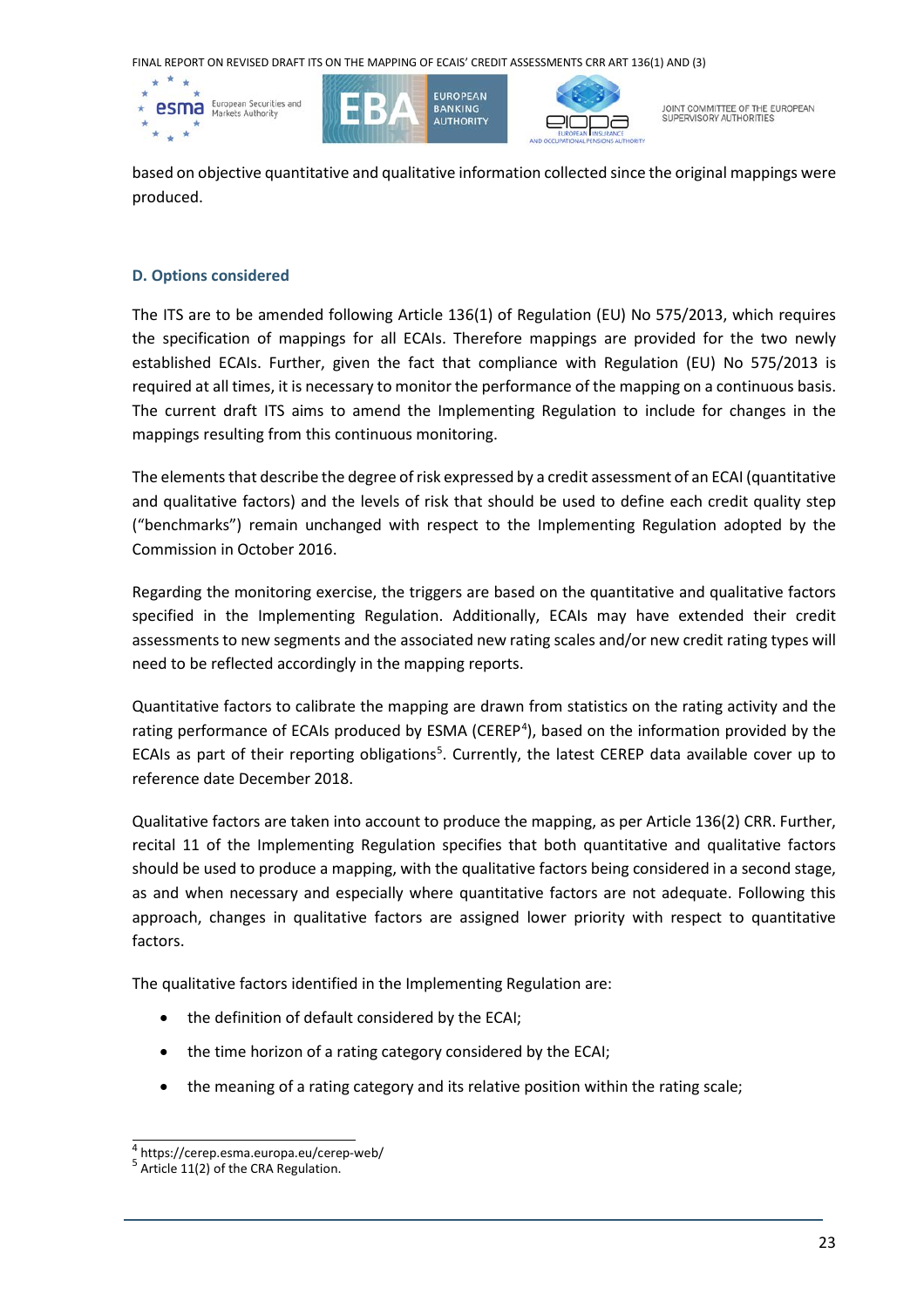

- the creditworthiness of the items assigned the same rating category;
- the estimate provided by the ECAI of the long run default rate;
- the relationship established by the ECAI ('internal mapping'), where available, between on the one hand, the rating category which is being mapped, and on the other hand, other rating categories produced by the same ECAI, where a mapping for the latter categories has already been set out;
- any other relevant information that can describe the degree of risk expressed by a rating category.

Moreover, as noted in recital 26 of the Implementing Regulation, in March 2016 the Commission notified the JC of the ESAs of its intention to endorse the draft ITS<sup>[6](#page-23-0)</sup> with amendments, which affected the level of conservatism of the mapping. An Opinion was issued by the ESAs rejecting the amendments proposed by the Commission<sup>[7](#page-23-1)</sup>.

However, as indicated in recital 27 of the Implementing Regulation, the Commission proceeded to amend the draft ITS in respect of some provisions that relate to smaller/newer ECAIs that entered the market recently. As a result the Commission did not adopt the more conservative treatment in cases of limited data, after the end of the phase-in period in 2019. Therefore, the approach of an "indefinitely extended" phase-in period is also adopted here.

## **E. Assessment of the options**

## **Costs**

The mappings, as well as their review of adequacy, are produced following the methodology adopted by the Commission. The Commission highlights the need to avoid the automatic application of a more conservative mapping to all ECAIs which did not produce sufficient ratings, for the sole reason that they did not produced sufficient ratings, without taking into account the quality of their ratings. Subsequently, qualitative factors were captured via the notifications sent to ESMA by the ECAIs as part of their reporting obligations under the CRA Regulation.

There are potential risks that ECAIs with insufficient ratings could leverage on the Commission's amendments and produce credit assessments that are less conservative than the mapping would suggest. Less conservative credit assessments would be associated with lower risk weights under the Standardised Approach, which would result in an underestimation of own funds requirements. Subsequent monitoring of mapping reports should allow these situations to be identified, which would warrant a mapping review.

<span id="page-23-0"></span> <sup>6</sup> [http://www.eba.europa.eu/documents/10180/1269185/Final+Draft+ITS+on+ECAIs%27%20Mapping.pdf/3f4b46bb-825e-](http://www.eba.europa.eu/documents/10180/1269185/Final+Draft+ITS+on+ECAIs%27%20Mapping.pdf/3f4b46bb-825e-4211-b199-519b6b3bf865)[4211-b199-519b6b3bf865](http://www.eba.europa.eu/documents/10180/1269185/Final+Draft+ITS+on+ECAIs%27%20Mapping.pdf/3f4b46bb-825e-4211-b199-519b6b3bf865) <sup>7</sup>

<span id="page-23-1"></span>[http://www.eba.europa.eu/documents/10180/1359456/ESAs+2016+41+%28Joint+Opinion+on+EC+amend+ITS+ECAIs+Ma](http://www.eba.europa.eu/documents/10180/1359456/ESAs+2016+41+%28Joint+Opinion+on+EC+amend+ITS+ECAIs+Mapping+CRR%29.pdf) [pping+CRR%29.pdf](http://www.eba.europa.eu/documents/10180/1359456/ESAs+2016+41+%28Joint+Opinion+on+EC+amend+ITS+ECAIs+Mapping+CRR%29.pdf)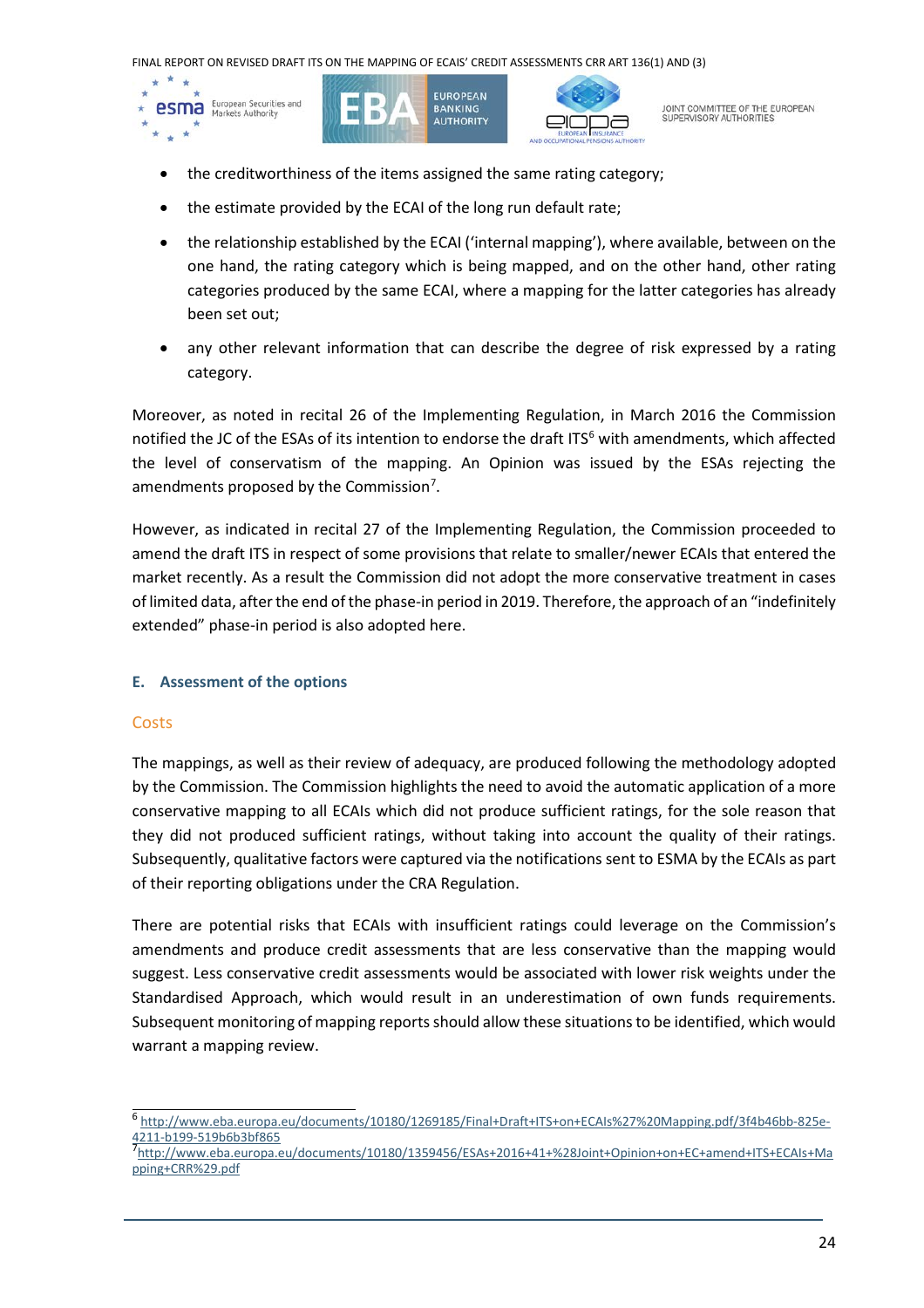

JOINT COMMITTEE OF THE EUROPEAN<br>SUPERVISORY AUTHORITIES

Further, in order to limit the compliance costs with this Regulation by ECAIS, the qualitative and quantitative elements to derive the mapping have been sourced from the credit assessment information that CRAs are mandated to submit to ESMA as part of their reporting obligations under Regulation (EU) No 1060/2009 (CRA Regulation). This contributes to reducing the reporting burden to ECAIs and ensures harmonisation.

#### **Benefits**

Two additional ECAIs will be provided with a correspondence between their credit assessments and the CQS of the Standardised Approach, which allows the use of those credit assessments for determining own fund requirements. This increases competition in the industry, where certain ECAIs exercise significant market power<sup>[8](#page-24-0)</sup>.

ECAIs having extended their credit assessments to new segments will see the associated new rating scales becoming operational for the purposes of risk-weight determination under the Standardised Approach. Moreover, ECAIs having amended, added or removed rating scales will have their mapping reflecting these changes.

Overall, these changes will benefit the financial sector by providing it with an accurate and updated picture of the correspondence between their credit assessments by ECAIs and the CQS of the Standardised Approach, which allows the use of those credit assessments for determining own fund requirements.

The analysis performed to arrive at each individual mapping and its regular monitoring over time should contribute to mitigating any mechanistic overreliance of the credit risk rules on external ratings, although due caution should continue to be exercised. This is one of the objectives of the CRR derived from the G-20 conclusions and the FSB principles for reducing reliance on external credit ratings.

## 4.2 Feedback on the public consultation

The ESAs publicly consulted on the draft proposal contained in this paper.

The consultation period opened on 29 January 2021 and ended on 5 March 2021. A total of four responses were received, of which three were published.

This paper presents a summary of the key points and other comments arising from the consultation, the analysis and discussion triggered by these comments, and the actions taken to address them if deemed necessary.

No changes to the draft ITS have been incorporated as a result of the responses received during the public consultation.

<span id="page-24-0"></span> $8$  The market share is concentrated in three ECAIs that represent over 90% of the market. Market share calculation based on 2019 applicable turnover from credit rating activities and ancillary services in the EU. Please refer to https://www.esma.europa.eu/sites/default/files/library/esma33-9-340\_cra\_market\_share\_calculation\_2019.pdf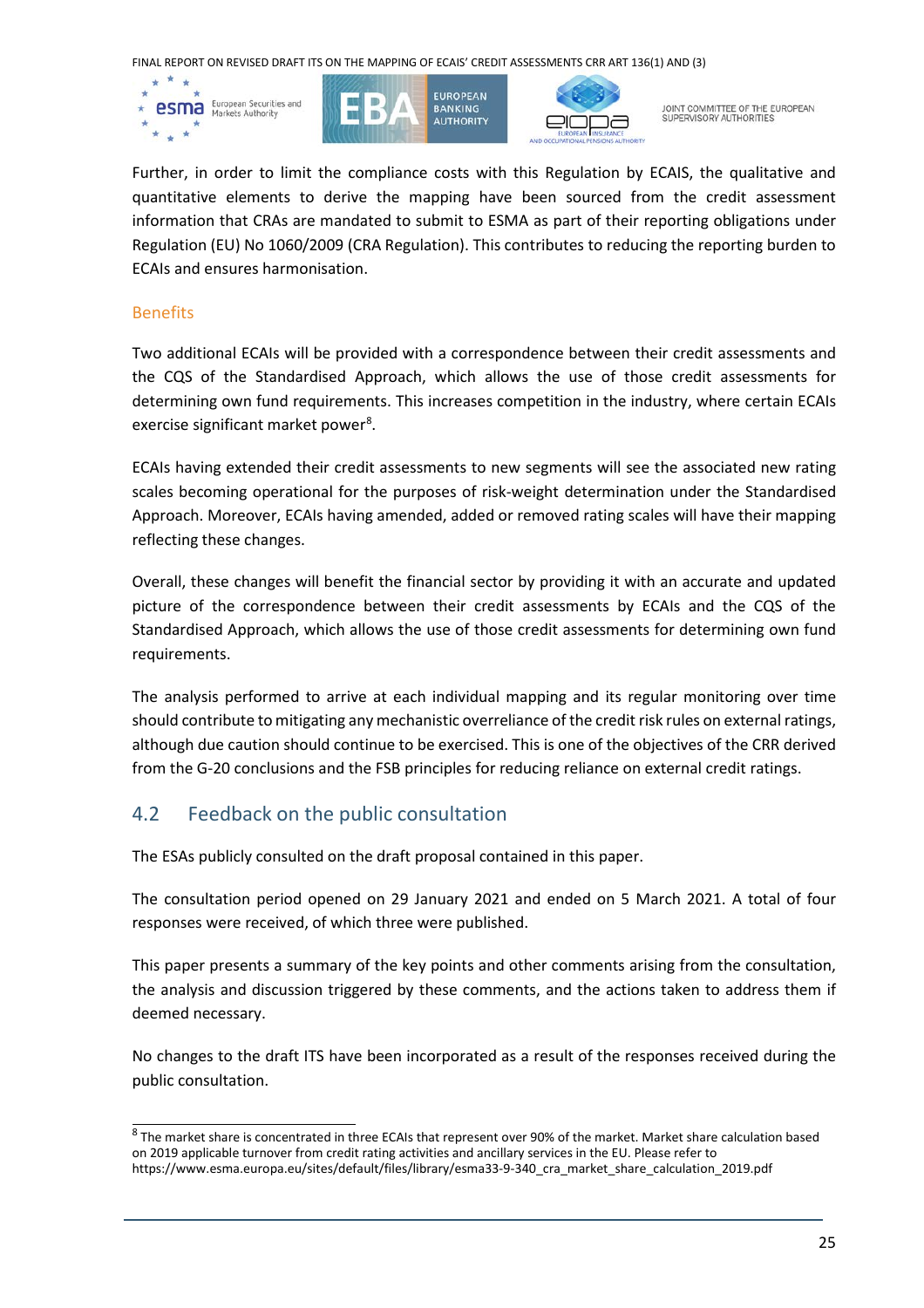





JOINT COMMITTEE OF THE EUROPEAN<br>SUPERVISORY AUTHORITIES

#### **Summary of key issues**

The main point raised during the consultation period relate to the data underpinning the analysis and the mapping methodology.

Regarding the data, a respondent noted that the quantitative information underlying the mapping seems to consider ratings up to 2016. Further, an ECAI had mis-reported data to ESMA and the said ECAI re-submitted the corrected data through the Consultation Period.

Regarding the data underlying the mapping analysis, the quantitative information is sourced from the Central Repository (CEREP) established by ESMA from the credit assessment information that CRAs are mandated to submit as part of their reporting obligations under Regulation (EU) No 1060/2009 (CRA Regulation). This is consistent with the practice of previous mappings. The use of this database enhances the analysis by using an objective and harmonised database that enables a consistent analysis across all ECAIs, promoting fairness. Additionally, using the central repository reduces the reporting burden and cost of compliance, together with ensuring the consistency of data.

As noted in the Consultation Paper (JC 2020 93) the latest CEREP disaggregated data available cover up to reference date December 2018, as this is the last data point available for all ECAIs, to ensure a fair analysis. Commission Implementing Regulation (EU) 2016/179 notes that the calculation of the default rate should be measured over a 3-year time horizon. As the methodology remains unchanged, the 3-year time horizon is respected and therefore the analysis tables display data up to 2016H1, which covers a time horizon up to 2018H2.

Regarding the requested data correction, it is the responsibility of Credit Rating Agencies to disclose accurate information on credit assessments to ESMA and to apply due diligence, as per the reporting obligations in the CRA Regulation. ESMA, in an effort to accurately reflect the relevant ratings into CEREP, has reviewed and incorporated the transmitted corrections. The mapping outcome remains unchanged by the use of the corrected data up to 2018H2.

Further, a respondent enquired about the prudential treatment granted to smaller ECAIs and expressed concern that the mapping methodology is not known to the public.

As indicated in the Consultation Paper, the methodology applied in this proposed amendment to the draft ITS remains unchanged with respect to Commission Implementing Regulation (EU) 2016/1799, which included a provision to introduce relaxed quantitative criteria for smaller ECAIs with a view to balancing prudential with market concerns. Accordingly, smaller ECAIs benefit from relaxed quantitative criteria, noting that the analysis is also based on the additional information collected since the Implementing Regulation entered into force.

The methodology to derive the mapping is set out by specifying in Implementing Regulation (EU) 2016/1799, Title I, the elements to characterise the degree of risk expressed by a credit assessment of an ECAI (quantitative and qualitative factors) and the levels of risk that should be used to characterise each credit quality step (benchmarks), as mandated by the Commission in CRR Article 136(3).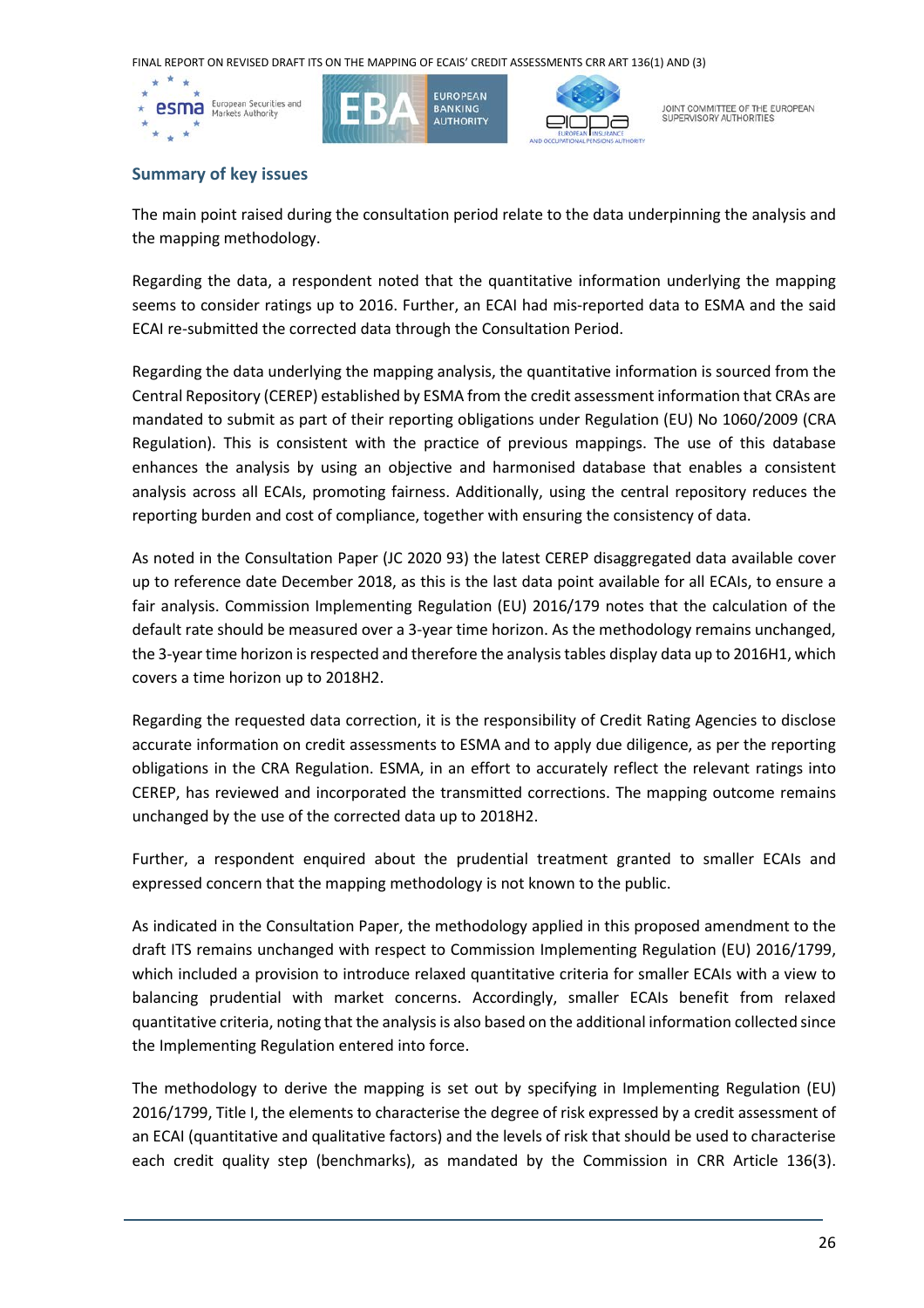

JOINT COMMITTEE OF THE EUROPEAN<br>SUPERVISORY AUTHORITIES

In addition, to enhance transparency, the ESAs publish mapping reports illustrating how the methodology is applied to derive the mapping.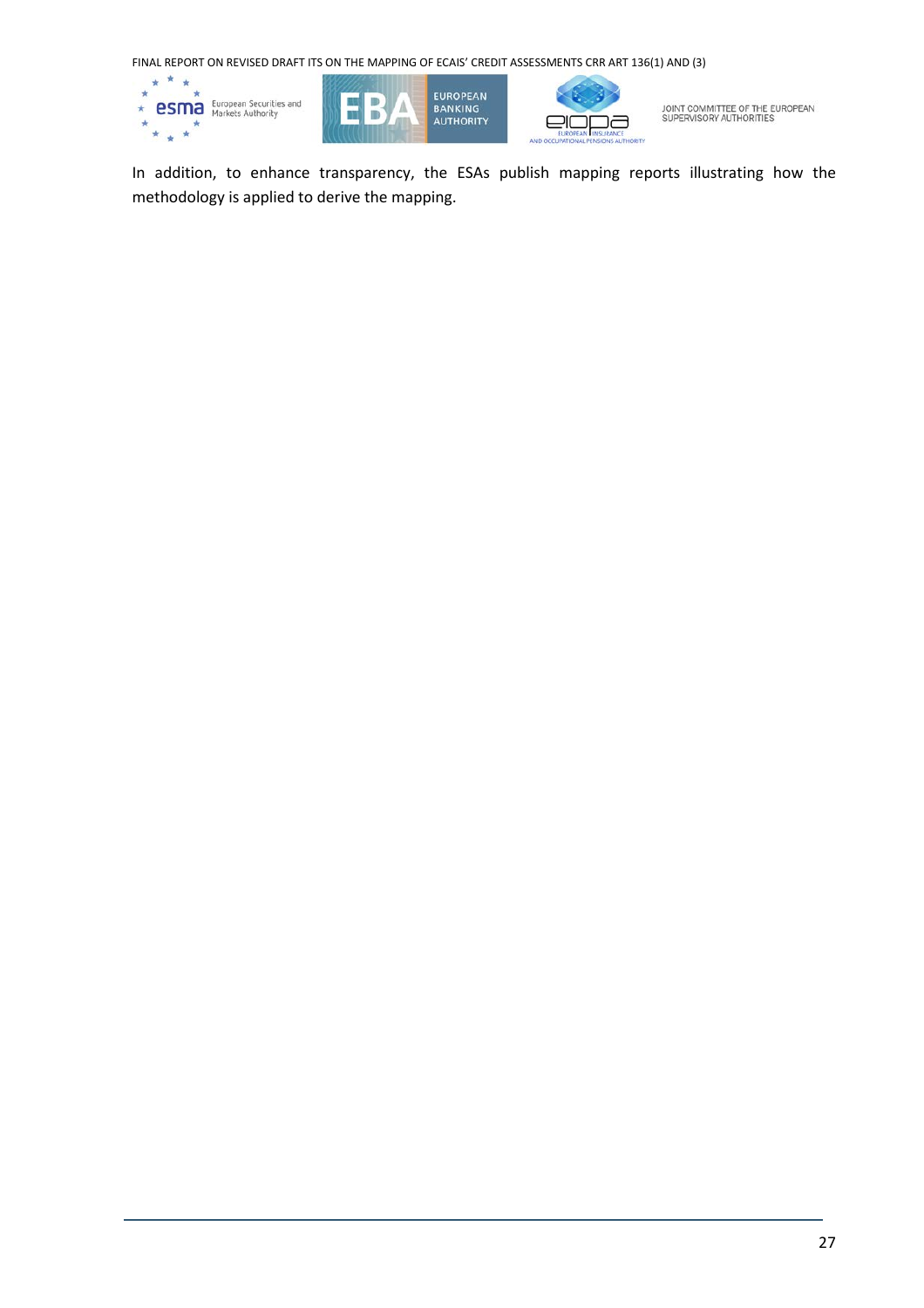

## **Summary of responses to the consultation and the ESAs' analysis**

| <b>Comments</b>         | <b>Summary of responses</b><br>received                                                                                                                                                                            | <b>ESAs' analysis</b>                                                                                                                                                                                                                                                                                                                                                                                                                                                                                                                                                                                                                                                                                                                                                                     | <b>Amendments to</b><br>the proposals |
|-------------------------|--------------------------------------------------------------------------------------------------------------------------------------------------------------------------------------------------------------------|-------------------------------------------------------------------------------------------------------------------------------------------------------------------------------------------------------------------------------------------------------------------------------------------------------------------------------------------------------------------------------------------------------------------------------------------------------------------------------------------------------------------------------------------------------------------------------------------------------------------------------------------------------------------------------------------------------------------------------------------------------------------------------------------|---------------------------------------|
| <b>General comments</b> |                                                                                                                                                                                                                    |                                                                                                                                                                                                                                                                                                                                                                                                                                                                                                                                                                                                                                                                                                                                                                                           |                                       |
|                         | A respondent raised an issue around<br>the specificities of covered bonds<br>rating methodologies, which differ<br>across ECAIs. The respondent enquired<br>if this is taken into consideration in the<br>mapping. | The methodological choices of an ECAI affect their credit assessment<br>outcomes with the mapping remaining neutral to the methodological<br>concepts, as it is performed at the credit rating scale level. The mapping is a<br>correspondence between the credit assessment outcomes of an ECAI and a<br>regulatory scale set up for prudential purposes (the Credit Quality Steps).<br>Different methodological approaches may yield different credit assessment<br>outcomes, and the mapping simply establishes a link between the credit<br>assessment outcome produced by the ECAI using its methodology and the<br>relevant Credit Quality Steps, based on the quantitative and qualitative<br>criteria set out in Title I of Commission Implementing Regulation (EU)<br>2016/1799. | No change.                            |

JOINT COMMITTEE OF THE EUROPEAN<br>SUPERVISORY AUTHORITIES

#### **Responses to questions in Consultation Paper EBA/CP/2018/41**

#### **Question 1. Do you agree with the proposed revised draft Implementing Technical Standards?**

| Methodology<br>disclosure | A submitter claimed that the way in<br>which the methodology is applied to<br>derive the mapping is not disclosed. | The methodology applied in these proposed amendments to the draft<br>Implementing Technical Standards (ITS) remains unchanged with respect to<br>Commission Implementing Regulation (EU) 2016/179, in which the<br>methodology to derive the mapping is set out in Title I by specifying the<br>elements to characterise the degree of risk expressed by a credit<br>assessment of an ECAI (quantitative and qualitative factors) and the levels<br>of risk that should be used to characterise each credit quality step<br>(benchmarks). | No change. |
|---------------------------|--------------------------------------------------------------------------------------------------------------------|-------------------------------------------------------------------------------------------------------------------------------------------------------------------------------------------------------------------------------------------------------------------------------------------------------------------------------------------------------------------------------------------------------------------------------------------------------------------------------------------------------------------------------------------|------------|
|---------------------------|--------------------------------------------------------------------------------------------------------------------|-------------------------------------------------------------------------------------------------------------------------------------------------------------------------------------------------------------------------------------------------------------------------------------------------------------------------------------------------------------------------------------------------------------------------------------------------------------------------------------------------------------------------------------------|------------|

 $\overline{\phantom{a}}$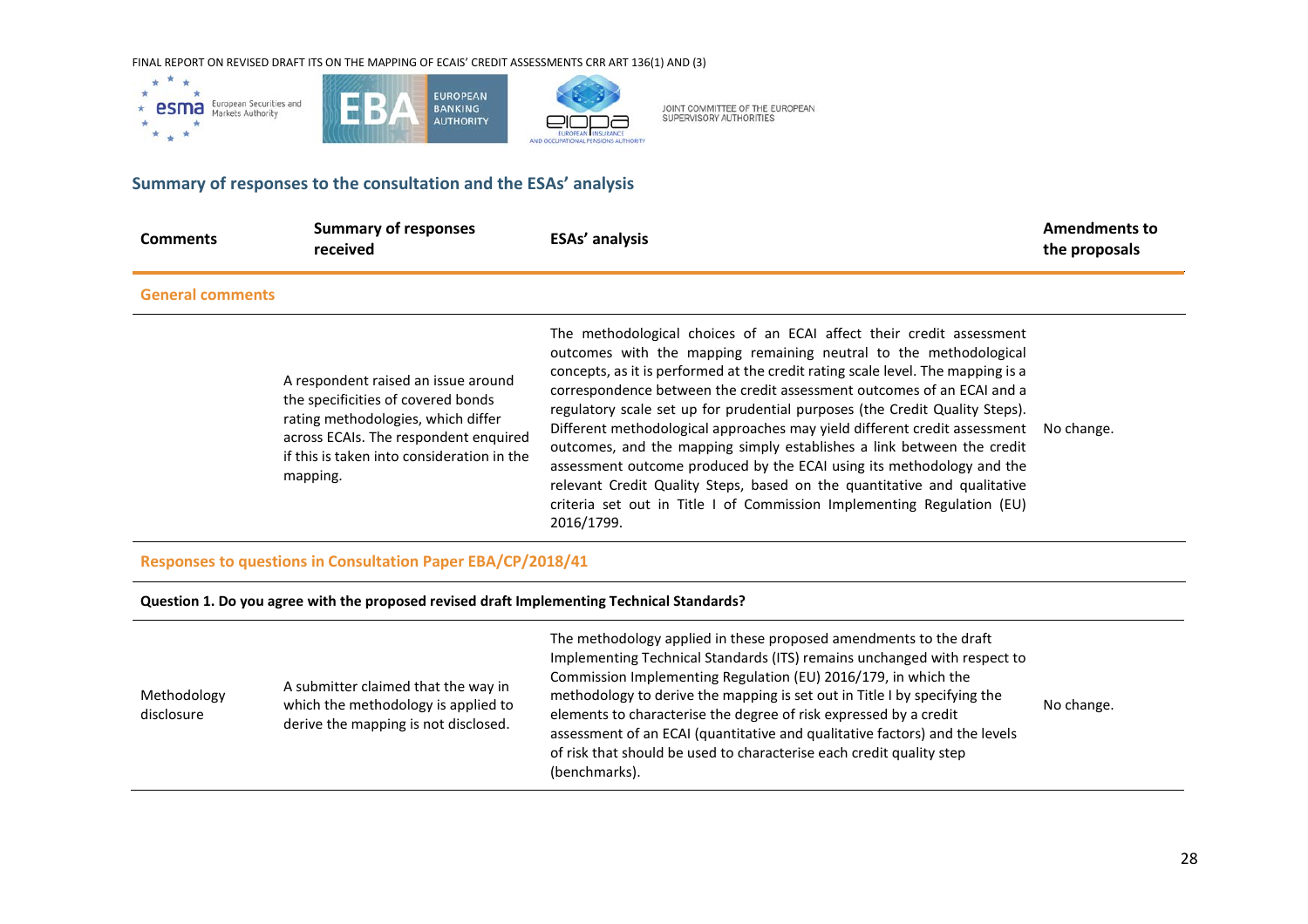

JOINT COMMITTEE OF THE EUROPEAN<br>SUPERVISORY AUTHORITIES

| <b>Comments</b>              | <b>Summary of responses</b><br>received                                                                                  | <b>ESAs' analysis</b>                                                                                                                                                                                                                                                                                                                                          | <b>Amendments to</b><br>the proposals |
|------------------------------|--------------------------------------------------------------------------------------------------------------------------|----------------------------------------------------------------------------------------------------------------------------------------------------------------------------------------------------------------------------------------------------------------------------------------------------------------------------------------------------------------|---------------------------------------|
|                              |                                                                                                                          | In addition, to enhance transparency, the ESAs publish mapping reports<br>illustrating how the methodology is applied to derive the mapping.                                                                                                                                                                                                                   |                                       |
| Data cohorts                 | A submitter raised concerns on the use<br>of data cohorts                                                                | It is recalled that the methodology was discussed at length and publicly<br>consulted in the context of the draft ITS produced by the ESAs and<br>endorsed by the Commission in October 2016. That methodology has<br>remained unchanged                                                                                                                       | No change                             |
|                              |                                                                                                                          | The ESAs invite interested stakeholders to refer to the Consultation Paper<br>and related addendums which provide clarifications on the methodology,<br>including data cohorts, which have been consistently applied across those<br>ECAIs that have a smaller pool of credit assessments due to their smaller<br>size or more recent entrance in the market.  |                                       |
| Methodology<br>smaller ECAIs | A submitter enquired if smaller ECAIs<br>are granted a different prudential<br>treatment with respect to larger ECAIs.   | As indicated in the Consultation Paper, the methodology applied in this<br>proposed amendment to the draft ITS remains unchanged with respect to<br>Commission Implementing Regulation (EU) 2016/1799, which included a<br>provision to introduce relaxed quantitative criteria for smaller ECAIs with a<br>view to balancing prudential with market concerns. | No change.                            |
|                              |                                                                                                                          | Accordingly, smaller ECAIs benefit from relaxed quantitative criteria, noting<br>that the analysis is now also based on the additional information collected<br>since the original regulation entered into force.                                                                                                                                              |                                       |
| Data timeliness              | A respondent noted that the<br>quantitative information underlying<br>the mappings seems to refer to data up<br>to 2016. | Commission Implementing Regulation (EU) 2016/179 notes that the<br>calculation of the default rate should be measured over a 3-year time<br>horizon. As the methodology remains unchanged, the 3-year time horizon is<br>respected and therefore the analysis tables display data up to 2016H1,<br>which covers a time horizon up to 2018H2.                   | No change.                            |
|                              |                                                                                                                          | Commission Implementing Regulation (EU) 2016/1799 describes, in<br>Article 2, the items used for the calculation of the quantitative factors, in<br>which reference is made to Delegated Regulation (EU) 2015/2 on the                                                                                                                                         |                                       |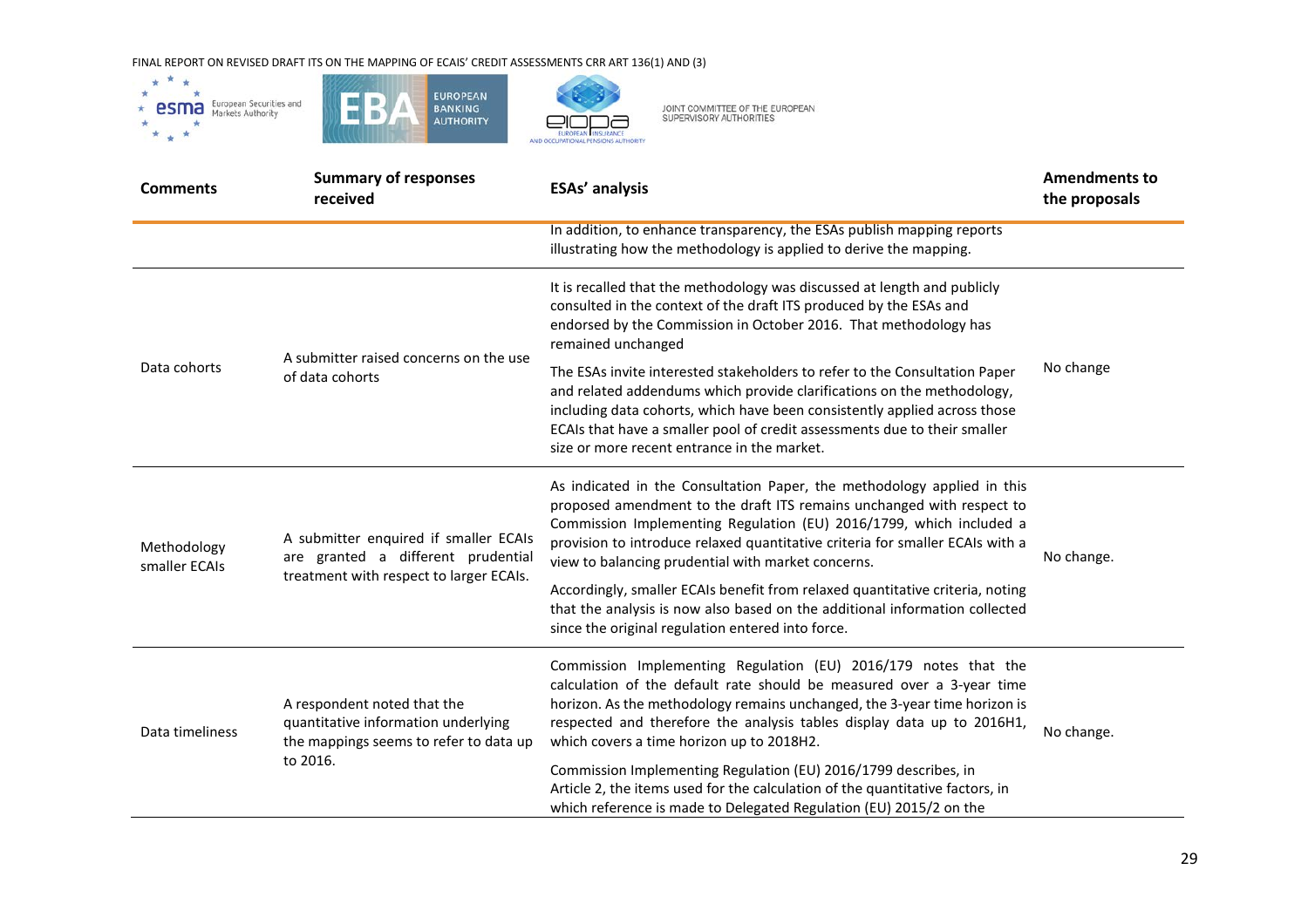

| <b>Comments</b>    | <b>Summary of responses</b><br>received                                                                       | <b>ESAs' analysis</b>                                                                                                                                                                                                                                                                                                                                                                                                                             | <b>Amendments to</b><br>the proposals |
|--------------------|---------------------------------------------------------------------------------------------------------------|---------------------------------------------------------------------------------------------------------------------------------------------------------------------------------------------------------------------------------------------------------------------------------------------------------------------------------------------------------------------------------------------------------------------------------------------------|---------------------------------------|
|                    |                                                                                                               | information that CRAs make available to ESMA on credit assessments. as<br>part of their reporting obligations under Regulation (EU) No 1060/2009<br>(CRA Regulation). Quantitative information is sourced from the central<br>repository (CEREP) database compiled by ESMA, which contained credit<br>rating assessment information up to 2018H2, as this is the last data point<br>available for all ECAIs, to ensure a fair analysis.           |                                       |
|                    |                                                                                                               | The use of this dataset continues previous practice and enhances the<br>analysis by using an objective and harmonised database that enables a<br>consistent analysis across all ECAIs, promoting fairness. Additionally, using<br>the central repository reduces the reporting burden and cost of<br>compliance, together with ensuring the consistency of data.                                                                                  |                                       |
|                    |                                                                                                               | This mapping exercise therefore incorporates six additional observations<br>with respect to the analysis performed for Commission Implementing<br>Regulation (EU) 2016/1799. Reviewing the mappings based on the<br>additional quantitative and qualitative information available at the time of<br>analysis has enabled this proposed draft ITS to monitor the quantitative<br>performance since the Implementing Regulation entered into force. |                                       |
|                    |                                                                                                               | The ESAs intend that upcoming monitoring processes are conducted<br>promptly in order to ensure that ECAI's mappings are based on the most<br>up-to-date qualitative and quantitative information.                                                                                                                                                                                                                                                |                                       |
| Data mis-reporting | An ECAI noted that it had mis-reported<br>data to ESMA and the said ECAI re-<br>submitted the corrected data. | It is the responsibility of Credit Rating Agencies to disclose accurate<br>information on credit assessments to ESMA and to apply due diligence, as<br>per the reporting obligations in the CRA Regulation. ESMA, in an effort to<br>accurately reflect the relevant ratings into CEREP, has reviewed and<br>incorporated the transmitted corrections. The mapping outcome remains<br>unchanged by the use of the corrected data up to 2018H2.    | No change.                            |